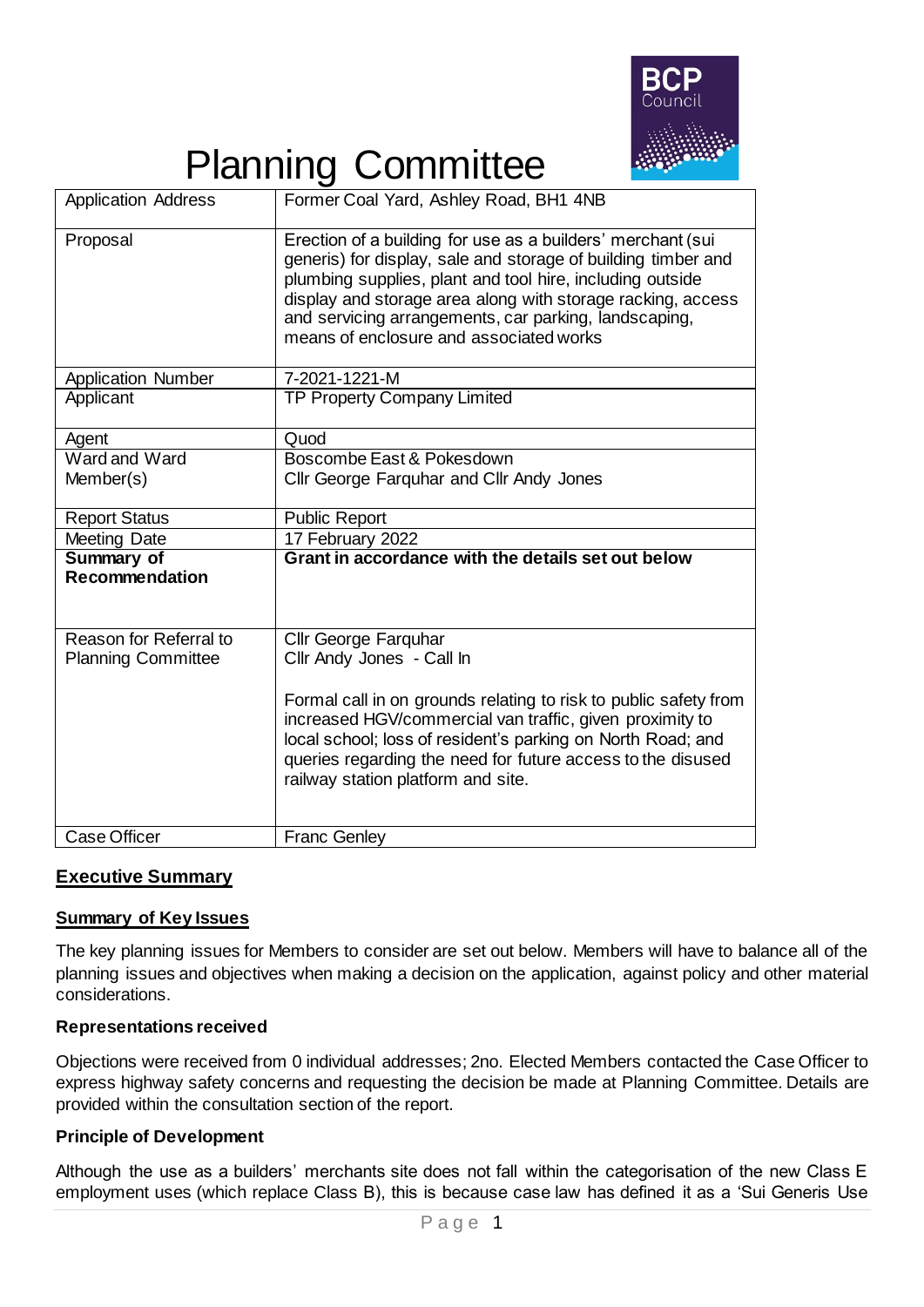Class under the Use Class Order 1987 (as amended). The proposal however, is for an employment use having a retail function, open to members of the public and trade. There is no principle objection to the development.

#### **Design, Scale and Appearance**

The 2-storey height, appearance and scale of the proposal is considered acceptable. Material choices, colour finish and the overall design approach is considered to be of a high standard.

#### **Impact on Residential Amenity**

The development would allow for sufficient separation distances with neighbouring properties surrounding the rear of the application site. The building is positioned so as to shield some of the view of the open racking and sales area from houses on North Road. Landscaping and additional tree planting will supplement this barrier. Impacts on daylight and sunlight to neighbouring properties, and overshadowing to neighbouring external amenity spaces, have been assessed and considered acceptable. Conditions in respect of hours of opening and yard activity are proposed to protect neighbour amenity during more sensitive hours.

#### **Transport Considerations**

Cycle and vehicular parking is considered to meet SPD standards. Pedestrian access via a dedicated footpath into the site would satisfy requirements. Visibility splays and access arrangements would satisfy requirements. On site servicing and circulation space is sufficient. Safeguarded areas are provided for future pedestrian connection to railway platforms. Land is set aside for adoption by the Council through legal agreement. S278 works would be agreed via S106 agreement regarding the adoption of verge to the front of the site together with the closing up of a redundant access point and an off-site contribution towards Ashley Road highway improvement works. A Travel Plan is included. Conditions set restrictions on construction traffic access and hours, and propose two 1-hour periods during the morning and afternoon school runs when deliveries using >7.5t lorries would be prohibited from arriving at or departing from the site.

#### **Environmental Health Considerations**

Conditions to be secured ensuring appropriate safeguards in terms of noise and vibration, air quality, noise, contaminated land and the construction process.

#### **Sustainability and Energy**

A BREEAM report has been submitted with the application and a condition to secure the predicted 'Very Good' Score has been recommended.

#### **Flood Risk and Drainage**

The site is located in a Flood Zone 1 area and therefore has a low risk level of any potential flooding. The development would not result in additional surface water run off from the site. Mitigation measures to manage surface water drainage have been reviewed and a condition has been recommended requesting the final details of the finalised mitigation measures.

#### **Trees and Landscaping**

Tree works are proposed. No significant harm has been identified within the submitted Arboricultural Impact Assessment. Conditions are recommended to ensure compliance. Tree planting is proposed and conditions will address the delivery of these, along with hard and soft landscaping.

#### **MONITORING**

Floorspace figures: Whole building comprises 1,965sqm of enclosed roofed space. Ground floor comprises 1,338sqm commercial builder's trade station, first first-floor element comprises 506sqm of ancillary office and storage space. A 228sqm, fenced tool hire enclosure is proposed adjacent to the building.

#### **Description of Proposal**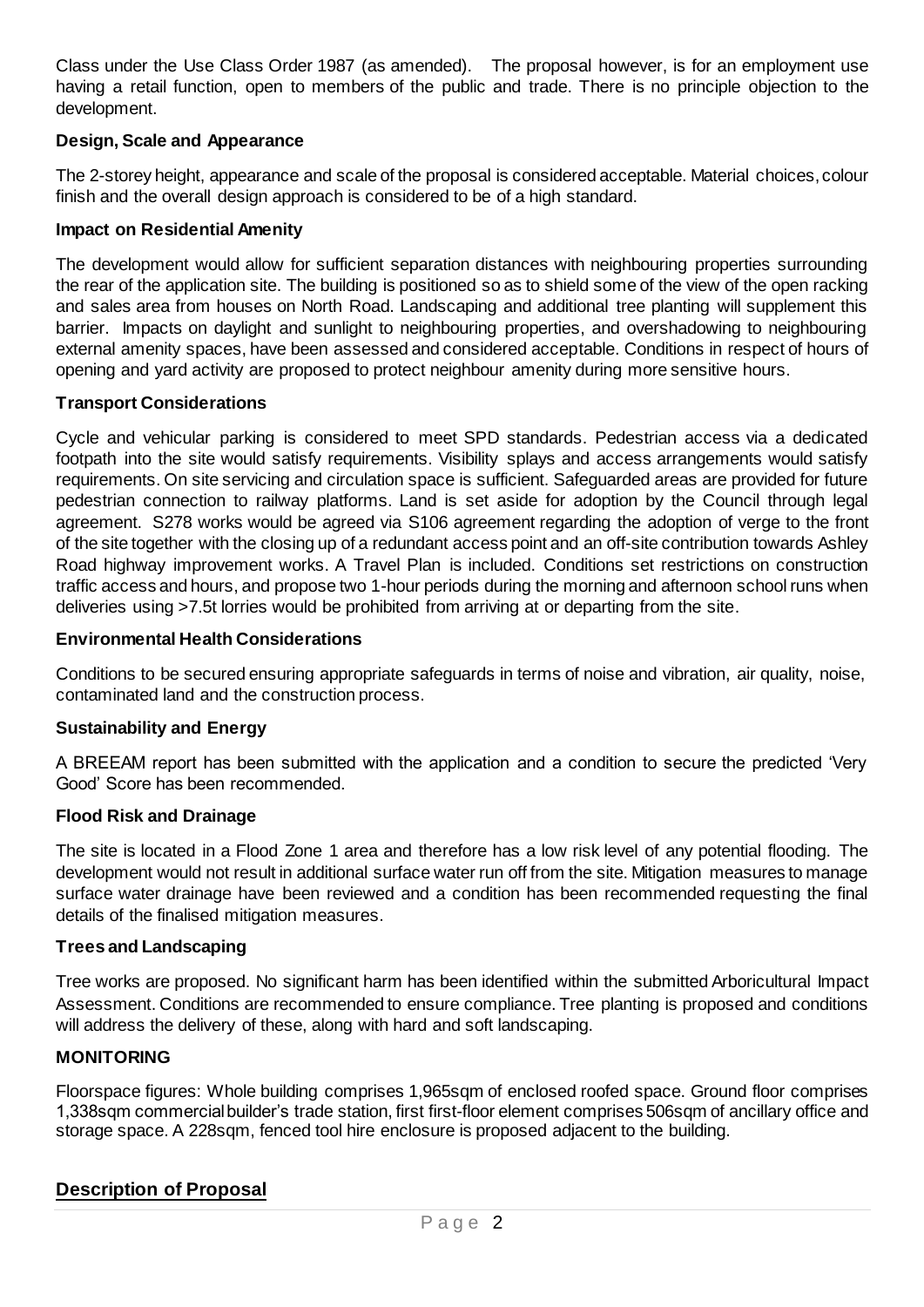- 1. Full planning permission is sought for the erection of a two-storey rectangular building for use as a builders' merchant (sui generis Use Class).
- 2. The use of the building and associated site would comprise interior and exterior areas for the display, sale and storage of building timber, plumbing supplies, plant and tool hire. Outdoor areas would host display sales and storage areas in the form of racking. Other external areas would be laid out to accommodate landscaping, car parking, service and circulation areas. Proposal comprises 1,965sqm of enclosed roofed space with external racking around the site (max racking height when loaded, 5.5m). The ground floor of the proposal comprises 1,338sqm commercial builder's trade station of which 100sqm would house an ancillary joinery. Whilst the building is two-storey, the first-floor element comprises just 506sqm, intended as ancillary office and storage space. These figures include stairwells, circulation space and staff facilities. A 228sqm, fenced tool hire enclosure is proposed adjacent to the building.
- 3. The building would sit along the southern edge of the site parallel with North Road, set in between 4.7m and 5.4m from the boundary of the site that runs along the overgrown fenceline at the back edge of the narrow footpath to the northern side of North Road. The overgrown verge with trees sits within the demesne of the application site. The building would present a two-storey elevation approximately 65.6m long to North Road, sitting directly opposite house numbers 18-42 North Road and run northwards approx. 21 m deep into the site. The elevation would rise approx. 6.4m from ground to eaves level and a further 1.3m to its shallow ridge, giving a total height of 7.7m from ground to ridge.
- 4. Racking and open storage areas for the display and sale of building and plumbing wares are proposed to the north of the building, running up to the railway line in a block arrangement intersected by access roads and 11no. customer parking spaces and marked crossing points. To the east of the building in the end corner, 12m deep open storage would sit against the eastern boundary, with a 34m wide 21m/26m deep service and turning area indicated between building and open storage. To the west of the building a 3m high fenced area is proposed to enclose an outdoor area approx. 26m wide and 9m deep for large tool hire. The fenced area would be set back approx. 14.4m from the extant (overgrown) boundary fencing on North Road, or approx. 9.6m further in from the southernmost part of the proposed two storey building.
- 5. The existing access would be closed and relocated approximately 30m to the north of the junction with North Road to avoid conflict with the northbound bus stop on Ashley Road. Within the site the roadway narrows to a single lane and a one-way system is proposed other than to access the customer parking. Pedestrian access would be provided from Ashley Road by way of a dedicated kerbed footpath outside the site and demarcated walkway within. Provision for future vehicular access to the railway is shown to the north eastern corner of the site. Space for a 3.2m wide walkway linking Ashely Road to the former railway station platform is shown in the North West corner of the site, along with a 1.5m wide easement along the northern boundary.
- 6 Parking arrangements as follows: 6 cycle spaces within a covered shelter, 1 long stay locker facing car park adjacent to large tool hire 'cage'; 16 staff car parking spaces to southern boundary, west of proposed building and 11 customer spaces. One of the customer spaces is marked as accessible. Goods loading/unloading will be possible via a series of roller shutters in the northern elevation of the building and a single shutter in the eastern elevation.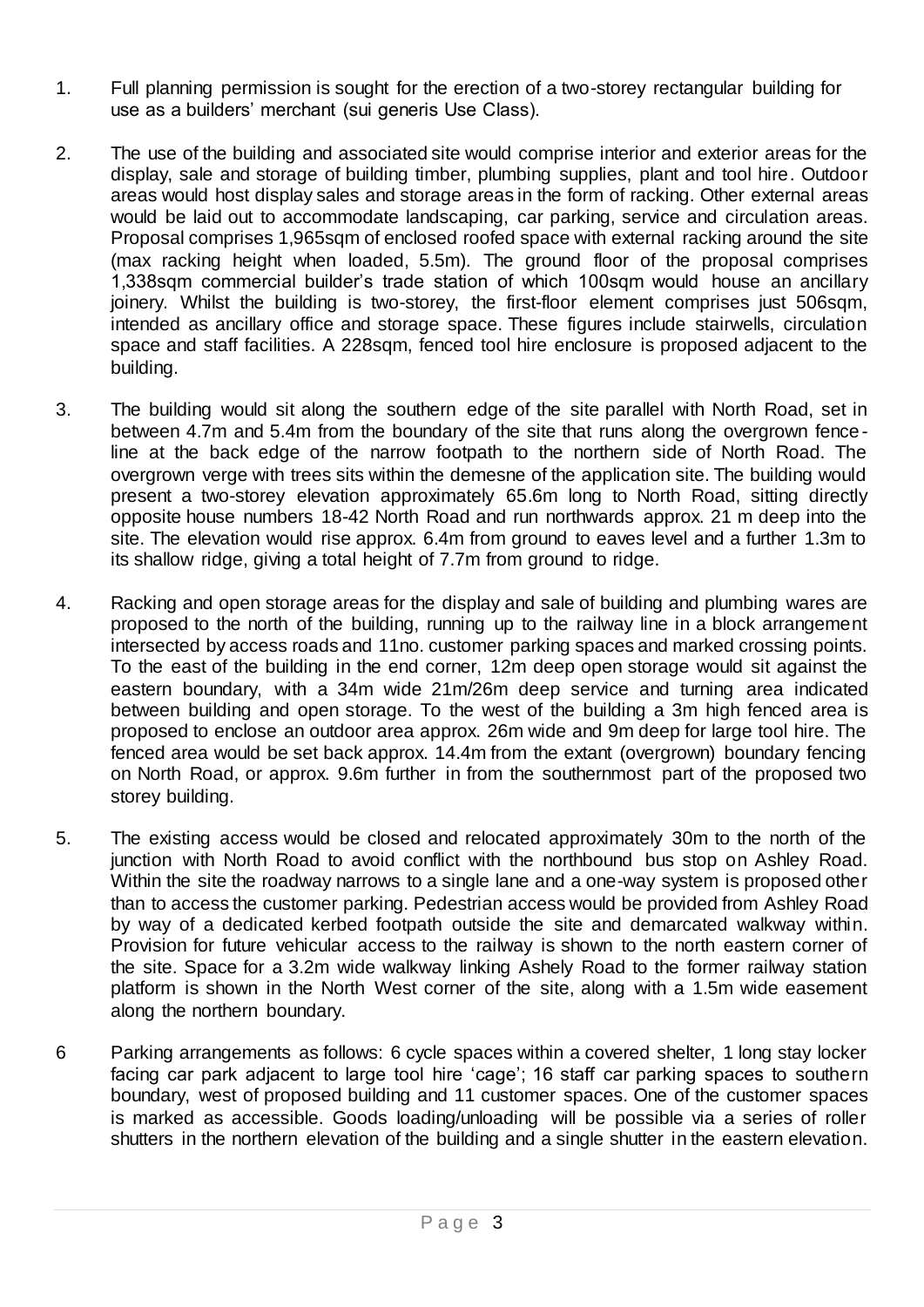- 7. The exterior of the building would comprise of composite profile cladding, finished in dark green paint [Hollybush Chorus (BS14C39)] and Saffron Yellow corner trims. To the southern elevation facing North Road 4no. highlighted squares finished in straw colour (RAL 0807030 would be spaced evenly along the wall. All doors, fire-doors and roller shutters are to be finished in bright yellow (RAL 1033). In particular, 2no. fire doors would face North Road at ground floor level.
- 8. The first-floor windows facing south (4no.), west (2no.) and north (3no.) at the western end of the building would serve a 26m wide first floor commercial / administrative space. The 4no. openings to the office facing North Road would all be fitted with mirror film to address privacy concerns. All other windows would be high level with no corresponding floor level. Window frames are shown as being finished in dark green to match walls. The roof would comprise a composite system finished in Goosewing Grey (BS 10A05). 14no. roof lights are proposed in each face, with 6no. photovoltaic panels on the western end of the southern roof face.
- 9. Site boundary fencing is proposed as follows:
	- Western: (Ashley Rd frontage, road gates / footgate) 2.4m high security fencing;
	- Southern: (North Rd frontage) 2.5m high wall retained, new 2.4m fencing as above;
	- Eastern: 2.4m high security fencing;
	- Northern: Network Rail Standard Security Fence
- 10. Within the site, 55no. TPO Protected Trees will be felled to enable the development to take place. The extant boundary planting to the North Road and Ashley Road frontages, including the trees within those areas are to be retained. A Landscaping Scheme is proposed that includes gap infill tree planting within those two areas.

# **Description of Site and Surroundings**

- 11. The application site comprises a 1.25 hectare brownfield site located to the east of Ashley Road, to the south of the main Weymouth to London railway line and to the north of North Road in the Boscombe area of Bournemouth.
- 12. As recently as 25 years ago, the site used to operate as a coal yard until it closed permanently. Since then, a small part of the site has been used as a car wash but the majority lies derelict and remains a partially hard surfaced eyesore with increasingly unmanaged flora overtaking the edges of the site.
- 13. The surrounding context comprises a mature, dense and urban grain characterised by residential properties to the west and east of the site. To the north is the railway line and immediately beyond that are commercial premises and a local school.
- 14. Facing residential properties on North Road, and adjacent Wolverton Road take the form of two-storey semi-detached and detached period dwellinghouses situated towards the front of narrow plots with only limited spaces between properties. This creates a strong sense of enclosure to the local roads and the sense of an established and mature residential area.
- 15. Ashley Road is a local distributor road and this status is further characterised by a mixture of residential and commercial properties of varying architectural style and scale (both two and three storey in height). A short walk to the south of the application site is Boscombe High Street, offering a variety of retail and leisure services. Kings Park is a short walk to the north of the application site. The site is located close to the bus hub at the back of the Sovereign Shopping Centre. The site is therefore located in a highly sustainable location.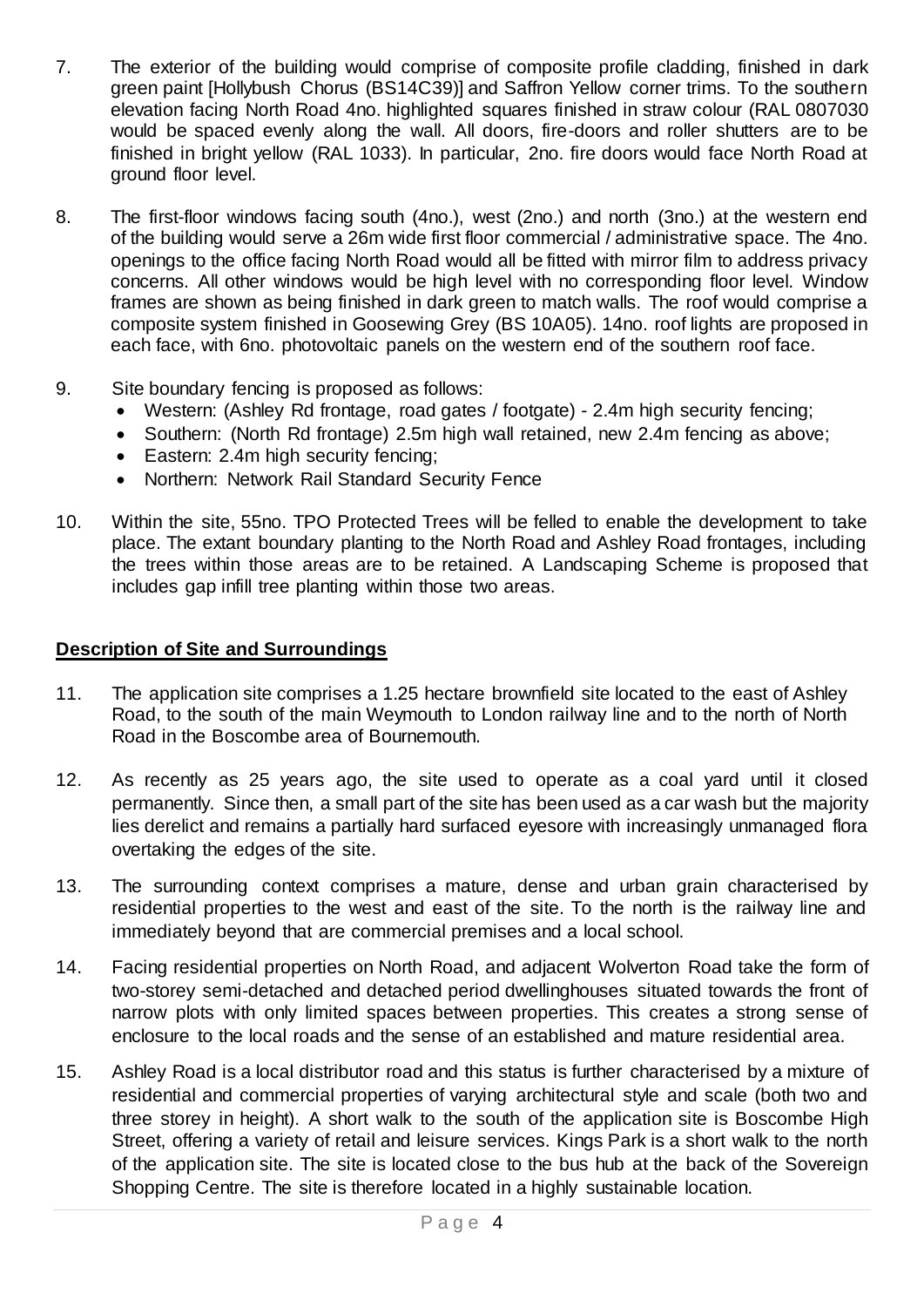# **Relevant Planning History:**

# 16. Comprising:

- **7-1995-01221-D** Erection of a single storey office building and 6m high storage rack and formation of parking spaces – **Approved** 20.12.1995
- **7-1998-01221-E** Change of use of land to car sales and ancillary car letting/leasing and siting of a portacabin – **Approved** 23.11.1998
- **7-2001-1221-I** Change of use from car park to storage of sand & aggregates **Withdrawn** 21.03.2001
- **7-2008-1221-J**  Change of use from car park to commercial car wash with static office/bay facility – **Approved** 28.08.2008
- **7-2016-1221-K** Erection of boundary fencing **Withdrawn** 12.09.2016;
- **7-2017-1221-L** Outline submission for the erection of 60 dwellings, community facility with associated parking and access – **Approved** subject to s106, 30.11.2018
- January 2021 A pre-application enquiry for Builder's Merchants. Current application resulted from this enquiry.

# **Constraints**

- 17. The site is subject to the following known constraints:
- a) The proposed site is an allocated employment site in the Core Strategy (Policy CS26) and identified as such on the Proposals Map. The policy affords this site some protection from non-commercial uses;
	- b) The nearest recorded landfill is 215m north of the site and is stated as having been operational between 1945-1954. The site's historic use was as a coal yard, alongside the Victorian era railway cutting. Flytipping, soaps and detergents from the car wash facility may have further contaminated the land;
	- c) There is an electrical sub station to the eastern end of the site, in between the site and no. 130 Wolverton Road;
	- d) Network Rail operate the adjacent railway line and there is an obligation to consult this statutory undertaker; and
	- e) Network Rail have previously notified the Council that no development of the site should stymie future opportunities to reopen the former railway station, setting out a requirement for an easement and identification of a pedestrian connection.

# **Public Sector Equalities Duty**

- 18. In accordance with section 149 Equality Act 2010, in considering this proposal due regard has been had to the need to
	- eliminate discrimination, harassment, victimisation and any other conduct that is prohibited by or under this Act;
	- advance equality of opportunity between persons who share a relevant protected characteristic and persons who do not share it;
	- foster good relations between persons who share a relevant protected characteristic and persons who do not share it.

# **Other relevant duties**

19. a) Biodiversity or Habitats are a material consideration in this case. In accordance with section 40 Natural Environment and Rural Communities Act 2006, in considering this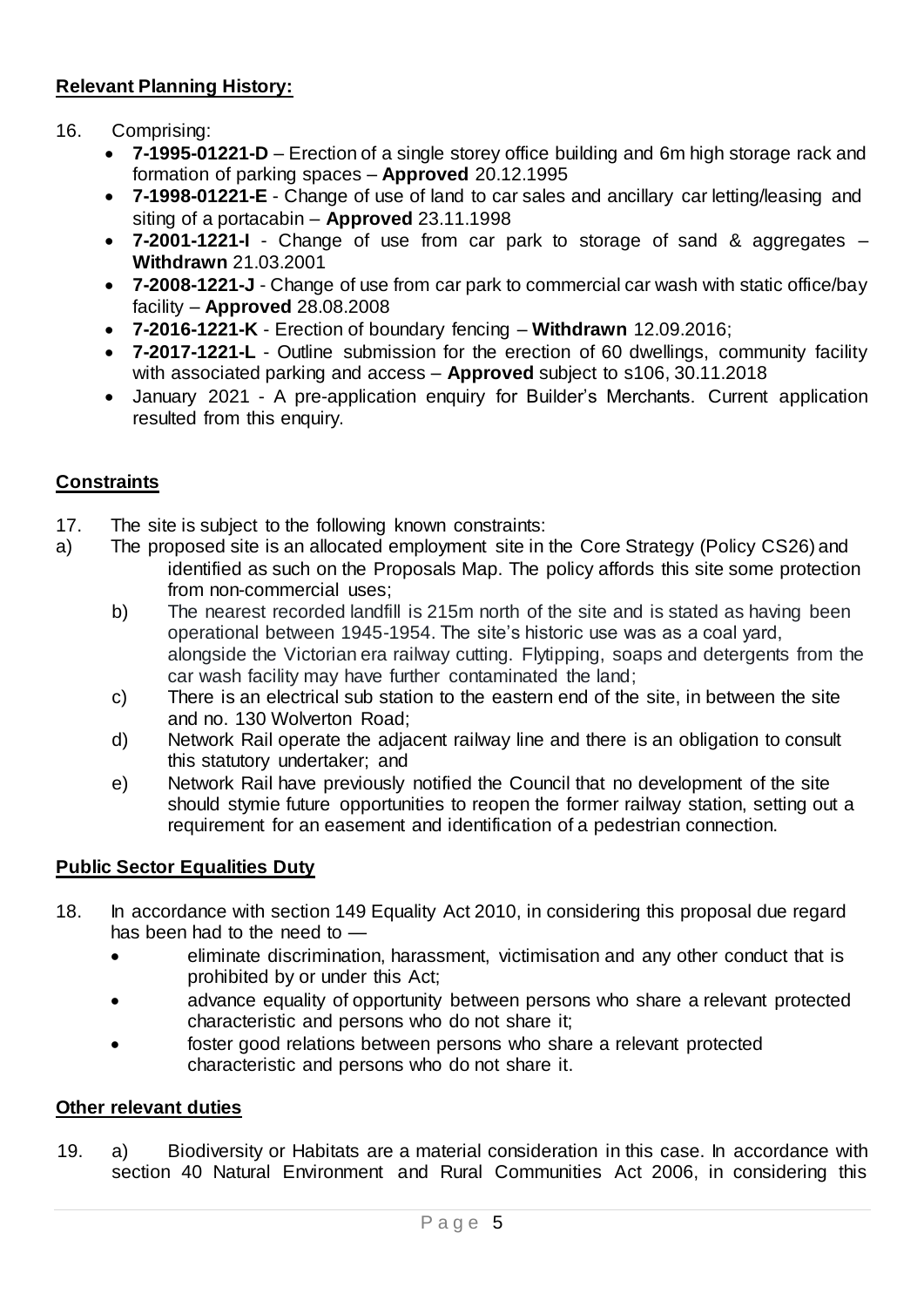application, regard has been had, so far as is consistent with the proper exercise of this function, to the purpose of conserving biodiversity.

- b) The LPA has a duty to consider the impact a development may have on crime prevention through careful design, and the promotion of natural surveillance and dark hour lighting.
- c) 55 of the TPO Trees within the site are to be removed.

# **Consultations**

20. These statutory consultees were formally consulted, responding as follows:

**Network Rail** – raise no objections subject to an informative

- The informative should make the applicant/developer aware of the legal requirement to contact NR Asset Protection team in advance of any works commencing, due to the operational safety requirements of the adjacent railway.
- NR have long term aspirations to re-open the Station and request existing easement shown on proposed Block Plan (drawing no. 16775-113 Rev D) is maintained to ensure that development of site does not prejudice re-instatement of platform/station here.

**Tree Officer** – No objection subject to conditions (comments form part of Tree Impact section of assessment)

**Ecology Officer** – No objection subject to conditions (comments form part of Ecology & Biodiversity section of assessment)

**Natural England** – Raise no comments and offer standing advice (comments form part of Ecology & Biodiversity section of assessment)

**Highways** – Following revisions, no objection subject to conditions, and an appropriate legal mechanism to secure necessary highway benefits.

**Waste & Recycling** - No objection subject to conditions

**Regulation (Contaminated Land)** – No objections subject to conditions (comments form part of Contaminated Land section of assessment)

**Regulation (Air Quality / Noise) -** No objections subject to conditions (comments form part of Neighbouring Amenity section of assessment)

**Regulation (Light Pollution) -** No objection subject to conditions (comments form part of Neighbouring Amenity section of assessment)

**Crime Prevention Design Officer** – no objection subject to conditions (comments form part of Neighbouring Amenity section of assessment)

**Lead Local Flood Authority (LLFA)** – No objections following amends, subject to conditions (comments form part of Neighbouring Amenity section of assessment)

Wessex Water – No objections subject to easement condition

• Initial holding objection removed following amended layout providing easement access to own infrastructure. Request conditions/informative securing access at all times.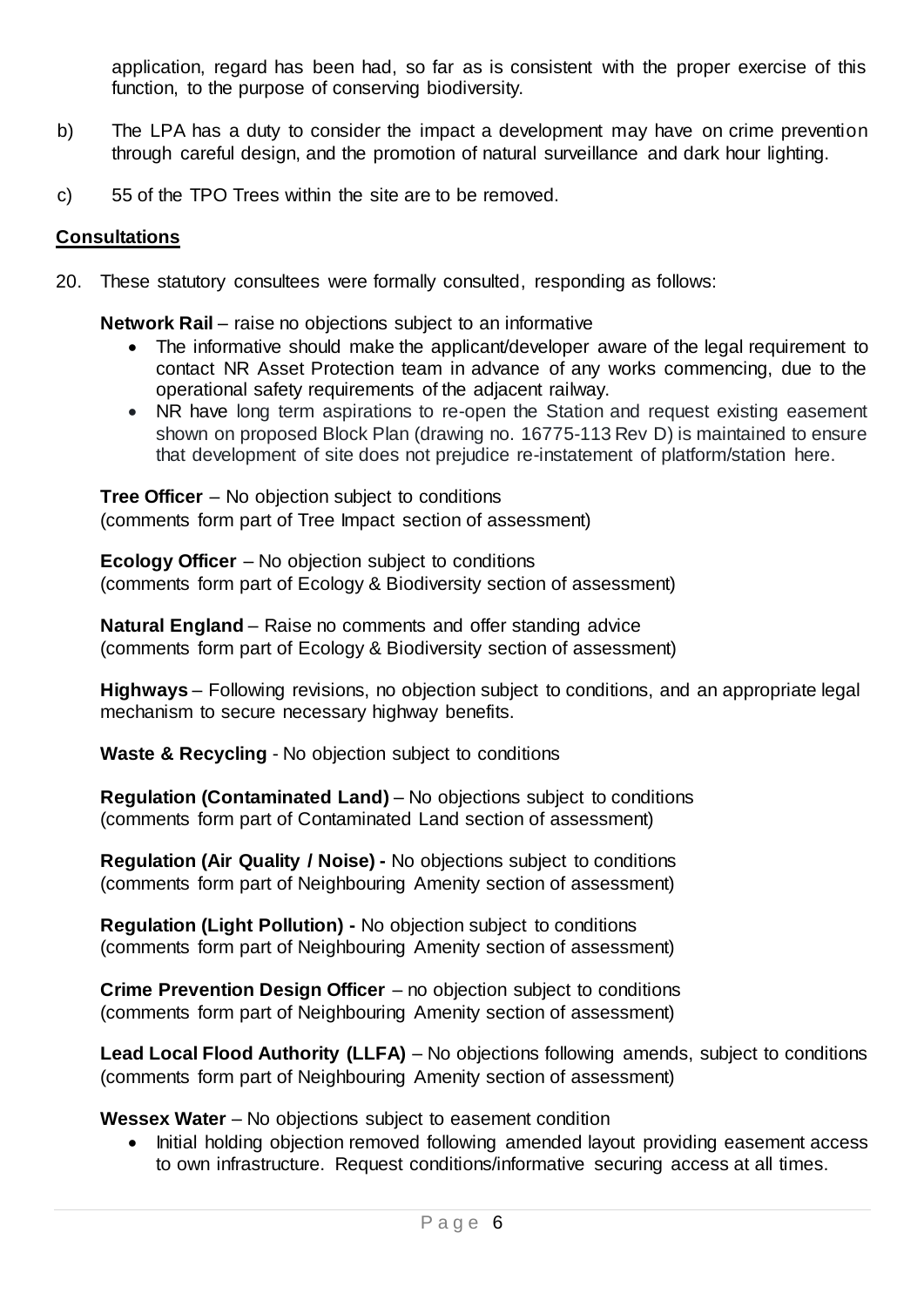**Dorset and Wilts Fire & Rescue** – No objections and offer standing fire safety advice in relation to Building Regulations.

#### **Representations**

- 21. 7no. site notices publicising the receipt of the proposal were posted in the vicinity of the site on the 08.02.2021 with an expiry date for consultation of 02.03.2021. No responses were received from any neighbours.
- 22. Councillor Andy Jones wrote in to comment on the provision within the plan to reserve space for a link to the railway station. Further to this, the Cllr also made a formal request for the case to be called in on grounds relating to risk to public safety from increased HGV/commercial van traffic given proximity to local school; and loss of resident's parking on North Road. Councillor Farquhar also wrote in with similar comments, but as Cllr Jones had already request a call-in, Cllr Farquhar did not need to repeat the process.

# **Key Issue(s)**

- 23. The key issue(s) involved with this proposal are:
	- *Principle of Use/ Development*
	- *Impact on future Boscombe Station access*
	- *Impact on Trees*
	- *Impact on Ecology & Biodiversity*
	- *Impact on Neighbouring Amenity*
	- *Impact on Highway Capacity & Safety*
	- *Impact on Flood Risk and Drainage*

These issues will be considered along with Other Matters in the Planning Assessment.

#### **Policy context**

24. Local documents:

#### **Bournemouth Core Strategy (2012)**

- CS2: Sustainable Homes and Premises
- CS3: Sustainable Energy and Heat
- CS4: Surface Water Flooding
- CS5: Promoting a Healthy Community
- CS6: Delivering Sustainable Communities
- CS16: Parking Standards
- CS17: Encouraging Greener Vehicle Technologies
- CS18: Increasing Opportunities for Cycling and Walking
- CS21: Housing Distribution Across Bournemouth
- CS26: Protecting allocated employment sites
- CS27: Protecting Unallocated Employment Land
- CS30: Biodiversity and wildlife habitat
- CS33: Heathland
- CS38: Minimising Pollution
- CS41: Quality Design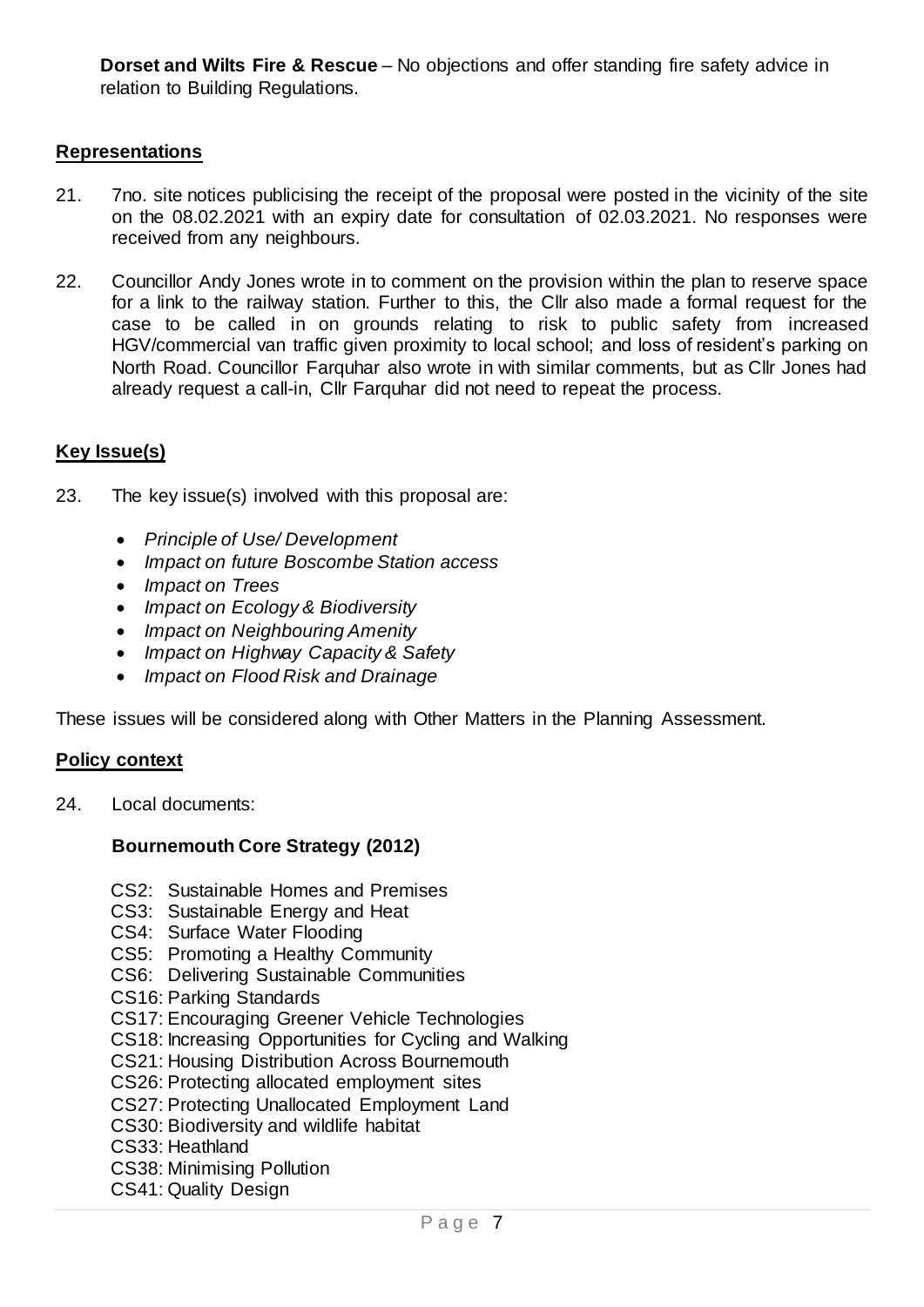#### **Development Plan Documents.**

Public Realm Strategy: Guiding Principles - SPD Sustainable Urban Drainage Systems (SUDS) - PGN PGN Dorset Heathlands Planning Framework SPD 2015 Bournemouth Parking 2021 – SPD

#### **Boscombe and Pokesdown Neighbouring Plan 2019**

BAP1: The scale and density of development BAP2: Good design for the 21<sup>st</sup> century BAP10: Site Allocations

#### 25. **National Planning Policy Framework 2021 ("NPPF" / "The Framework")**

Section 2 – Achieving Sustainable Development

Paragraph 11 –

"Plans and decisions should apply a presumption in favour of sustainable development. For **decision-taking** this means:

- (c) approving development proposals that accord with an up-to-date development plan without delay; or
- (d) where there are no relevant development plan policies, or the policies which are most important for determining the application are out-of-date, granting permission unless:
	- (i) the application of policies in this Framework that protect areas or assets of particular importance provides a clear reason for refusing the development proposed; or
	- (ii) any adverse impacts of doing so would significantly and demonstrably outweigh the benefits, when assessed against the policies of this Framework taken as a whole."

The following sections of the 2021 revised NPPF are also relevant to this proposal:

- Section 5. Delivering a sufficient supply of homes
- Section 6. Building a strong, competitive economy
- Section 8. Promoting healthy and safe communities
- Section 11.Making effective use of land
- Section 12. Achieving well-designed places
- Section 15. Conserving and enhancing the natural environment

#### **Planning Assessment**

#### Principle of Use / Development

- 26. The proposed site is an allocated employment site in the Core Strategy and identified as such on the Proposals Map. Policy CS26 therefore applies which protects allocated employment sites. The policy allows exceptionally for other employment development outside Class B1, B2 or B8 (since its adoption the Use Class Order now groups these under Class E uses) provided that they do not compromise the activities or integrity of the employment area and meets certain criteria.
- 27. Notwithstanding this, outline planning permission for 60 dwellings and a community facility was approved on 30.11.2018 (ref 7-2017-1221-L). Although contrary to planning policy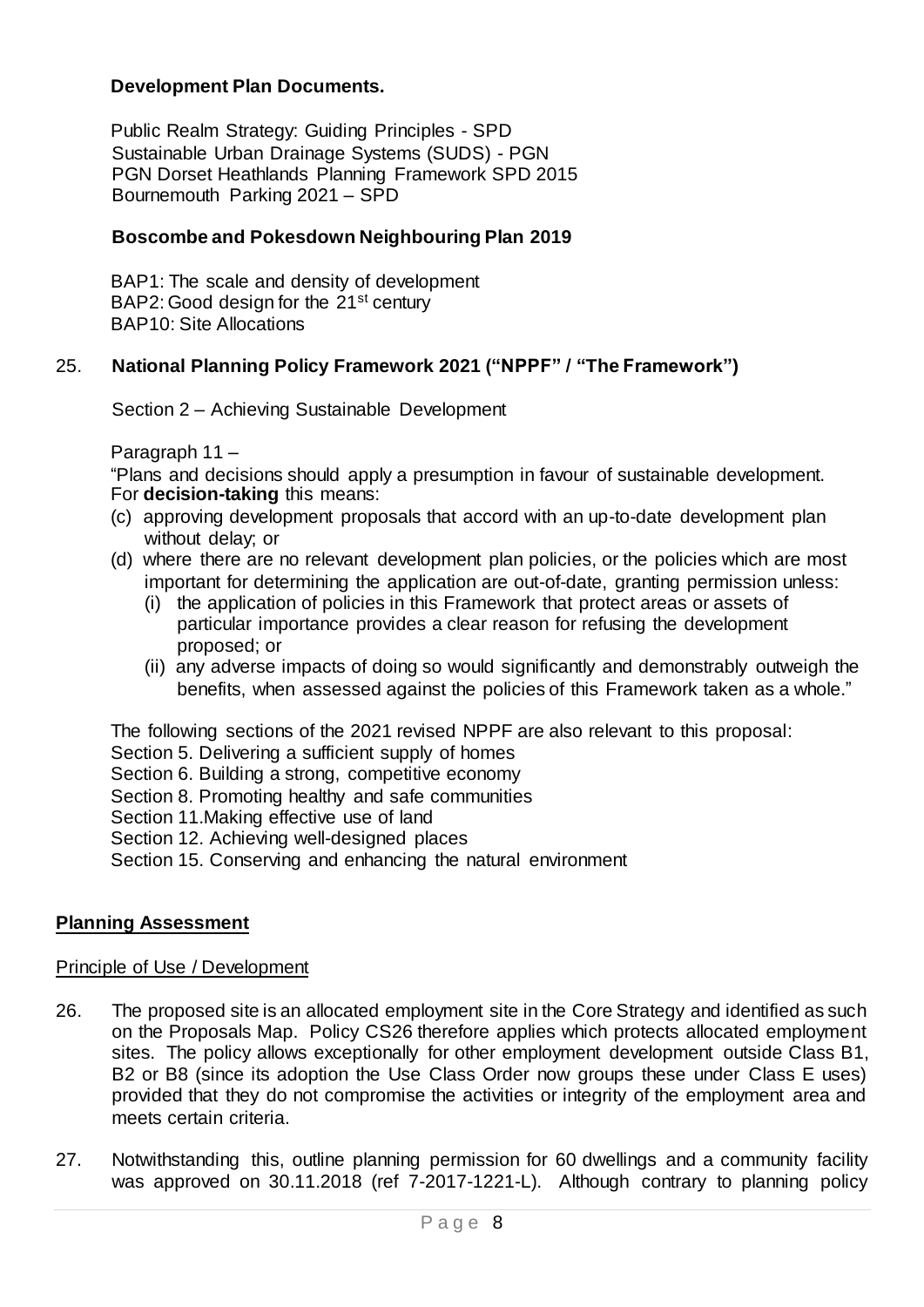CS26, evidence was provided on the difficulties of delivering employment uses on this site after a vacancy period of 15 years. Combined with site accessibility constraints these formed substantive material considerations in the determination of that application. The 3-year time limit for the 1221-L permission lapsed in November 2021, without Reserved Matters having been submitted.

- 28. The proposal seeks permission for a Travis Perkins Builders Merchants (comprising a sui generis use). Supporting documents reference existing Travis Perkins branches within 2.5 miles of the site (at Windham Road and Jameson Road); and indicate that one/both branches would be closed if this were to be granted permission. Whilst not categorised as a Class E use, the proposed 'builders merchant's' use comprises 'another employment development outside Class B1/B2/B8'. Accordingly, subject to fulfilling the further criteria set by policy, the proposal would conform with the central aim of policy CS26. In this regard, whilst housing supply is a critical issue, permission has expired and premises to supporting the construction industry that builds the houses, and thus local economy are also important.
- 29 Related to the above the site has been more recently allocated for development by way of policy BAP10 in the Boscombe and Pokesdown Neighbourhood Plan [BPNP] (which comprises an up-to-date plan that was adopted on 5 November 2019). The site is identified as 'SA3' on the Proposals Map. Policy BAP10 states that 'Development of sites in accordance with indicative uses and amounts set out in Table 12 will be supported.' While Table 12 of the BPNP identifies this site as capable of hosting  $50 - 60$  dwellings, it does indicate that other acceptable uses would comprise 'open space, a transport hub and active commercial uses at ground floor level'.
- 30. When assessed in the context of the Core Strategy, Policy CS26 offers protection for sites allocated for employment use, which this site is. Whilst the Neighbourhood Plan is more recently adopted than the Core Strategy (2019 as opposed to 2012) Neighbourhood Plan policy BAP10 does not remove the employment use allocation but introduces that the principle of housing would also be appropriate on this site. Further viability information has been submitted by the developer to evidence the unlikely circumstances that would need to arise for the site to deliver viable housing. Consequently, there is no objection on lack of housing delivery grounds to this proposal and the proposal would not be contrary to the Neighbourhood Plan which still supports the provision of an employment use on the site. The need for a building of these proportions and height is accepted and considered necessary to meet the needs of the business.
- 31. The two-storey height of the building would allow moisture sensitive products such as plaster, MDF, cement, timber, fibrous and electrical items to be stored in the dry and in sufficiently stacked quantities on site to meet local demand. Replenishment of the stock is also undertaken by forklift and other such machinery, requiring turning space and sufficient height to operate safely. The joinery is intended to be operated by the same operator as the main builder's store, Travis Perkins, who are also the applicant.

# Impact on future Boscombe Station Access

32. The Highways team comment that saved policy (Policy 8.20) in the DWLP (2002) supports BCP's long-standing objective to re-open Boscombe railway station. Any redevelopment should ensure sufficient space is reserved for the construction of a new platform alongside the railway and provision should be made for adequate servicing. The previous permission 7-2017-1221-L included a condition to secure these details. As set out in paragraph 5 of this report, the proposals now include drawn details of reserved space for a 3.2m wide walking linkway from Ashley Road to the former platform, a 1.5m easement along the railway edge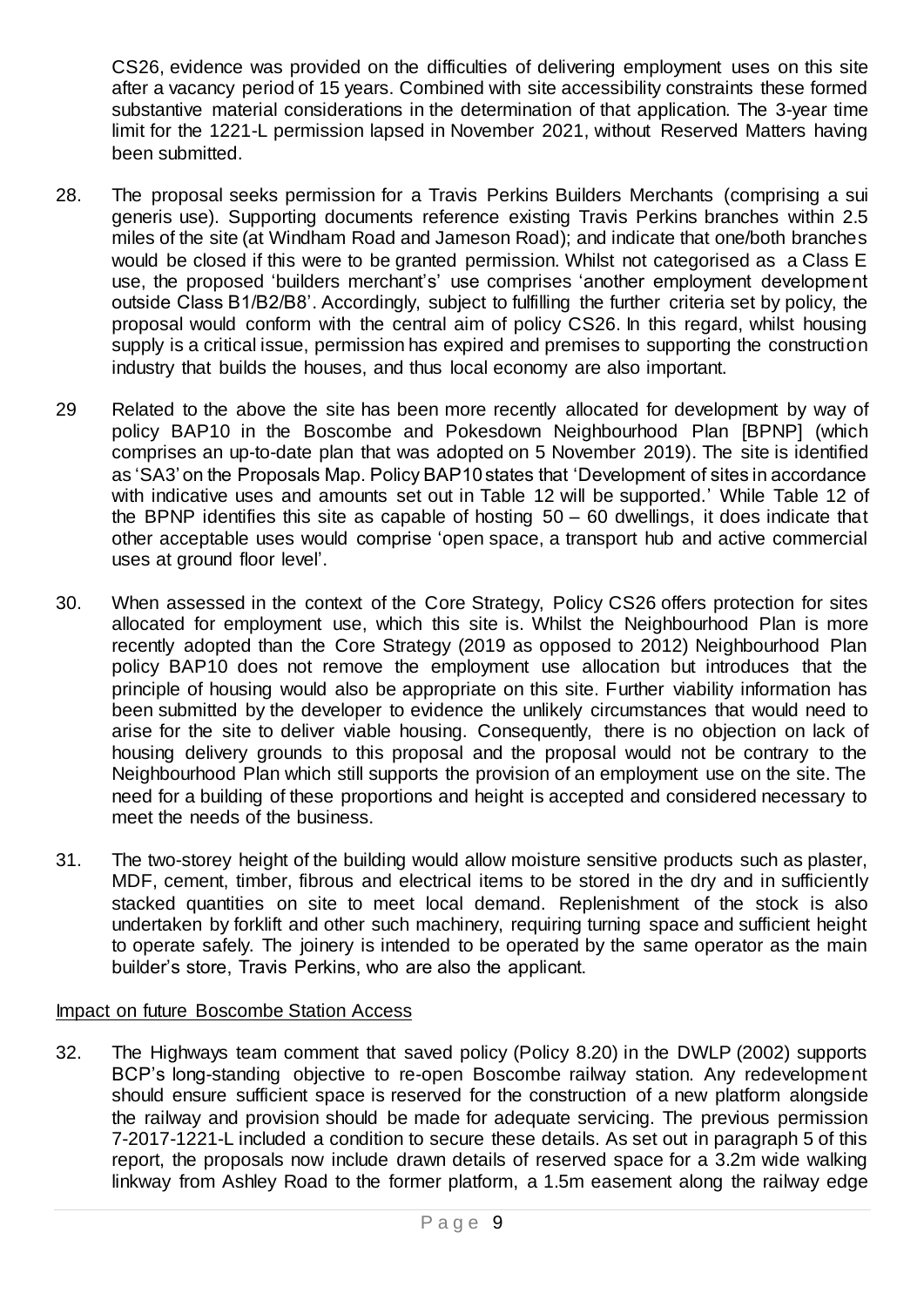and a vehicular access point through the site. It is recognised that provision of car parking for a reopened station is no longer a key requirement therefore a pedestrian only link is acceptable. Both the easement and the pedestrian access should be dedicated to the LHA by way of an appropriate legal mechanism to ensure delivery. The proposed gap in racking should be conditioned to remain free of obstruction for the lifetime of this development to enable construction access if and when needed.

# Trees

- 33. The revised tree assessment documents have been reviewed by the Tree Officer. The loss of 55 TPO Trees within the site is offset by the retention and augmentation of all trees and other vegetation to the North Road boundary of the site. The additional tree planting where there are gaps will provide good screening and visually soften the boundary when viewed from outside the site.
- 34. It is also considered that the Ashley Road frontage would undergo robust and attractive landscaping as part of the proposal. Large new trees are proposed for a more instant improvement in visual terms. This would significantly improve the visual amenity offered by this frontage. The Tree officer has some reservations about the use of grass on this frontage, as it may compete for moisture with the proposed hedging and trees, and deprive them of nutrient uptake. As the applicant has insisted on proposing grassed areas on this frontage, details of how these grassed areas are to be managed will be required by condition to ensure the establishment of the new hedge and trees is not hindered.
- 35. The area in which the trees and hedge are to be planted is not that large, so a condition requiring a detailed maintenance and long-term management scheme for these areas demonstrating how they are to be managed and maintained until establishment will be needed. The tree officer notes the absence of new trees or soft landscaping is proposed to the northern boundary with the railway and the eastern boundary. They consider that new planting to these areas would help mitigate the significant tree losses proposed across the site. The matter has been discussed with the applicant and it is accepted that tree planting immediately alongside railway lines has been discouraged by Network Rail for many years on operational safety grounds.
- 36. The absence of planting to the east has been so proposed as the provision of storage racking in that corner would prevent regular maintenance of any planting or trees, potentially causing amenity harm to neighbouring properties over time. The nearest houses do not directly border the site, and the street trees will offer some partial intervention with regards to softening the view.
- 37. There is uncertainty as to whether any work is proposed relating to the provision of the 3m wide station link path. The Tree Officer considers the group of trees adjacent to this area to be a fine group of trees, for which details of protection would be required before any tree or shrub clearance or ground breaking works to build out such a linkway commence. At this time, the pathway is intended to demonstrate that sufficient land is reserved for any future redeployment of the former Station use (see para 32). A condition will offer sufficient controls on this matter should that come to pass.
- 38. Subject to conditions to secure full compliance with the submitted arboricultural method statement; implementation of the submitted soft landscape scheme; a detailed long-term management and maintenance scheme for the soft landscape areas (in particular, addressing the proposed hedge/tree maintenance relative to the grass on Ashley Rd); and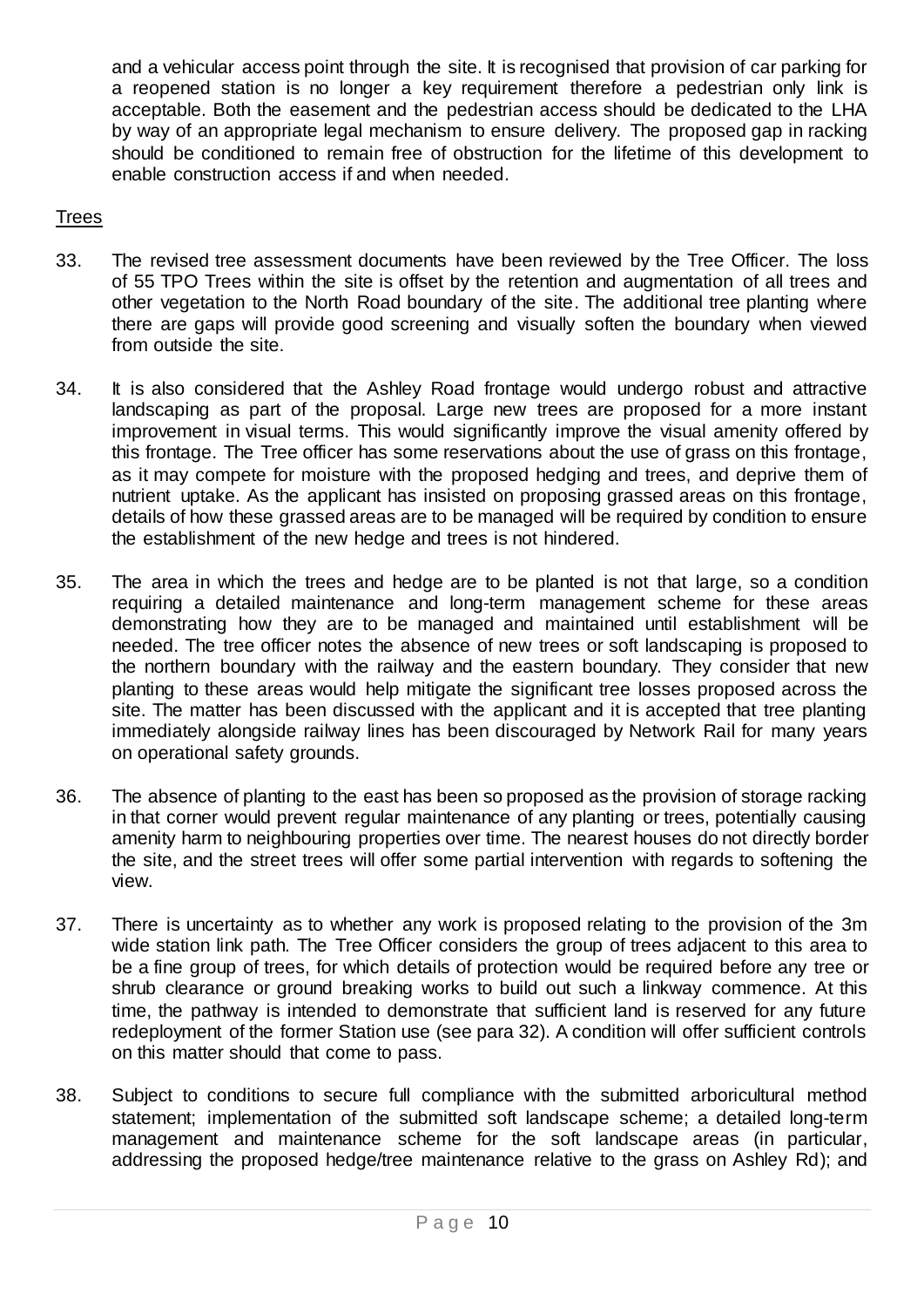the preclusion of development adjacent to the station link, the proposal would satisfy the aims of the relevant policies.

# Ecology & Biodiversity

- 39. Paragraph 174 of the NPPF 2021 states "Planning policies and decisions should contribute to and enhance the natural and local environment by: d) by minimising impacts on biodiversity and providing net gains in biodiversity where possible'.
- 40. Additionally, in determining this application the LPA has to bear in mind that under Section 40 Natural Environment and Rural Communities Act 2006 (NERC) "Every public authority must, in exercising its functions, have regard, so far as is consistent with the proper exercise of those functions, to the purpose of conserving biodiversity". If a site supports protected species, then a licence would be required from Natural England along with appropriate mitigation scheme before construction commences.
- 41. The applicant has proposed Mitigation and Enhancements within their 'Ecological Assessment Land at Ashley Road, Bournemouth' study (author: Ecology Solutions; date Nov 2020) in respect of bats, hedgehogs, birds and invertebrates. The level of detail has been assessed by the LPA's Ecology Officer and are considered appropriate for this application. The officer notes one override of the information within the study in that bat boxes shall be installed at height and aspect as given by Bat Conservation Trust. The delivery of the mitigations as amended can be secured by way of condition.
- 42. Similarly, the programme of works to remove the TPO (and non-protected) trees within the site will need to comply with the requirements of the Wildlife Act 1981 in respect of bird nesting seasons. A condition to preclude felling or tree work between March and August, unless details are previously submitted to and agreed in writing by the LPA, should be attached to any consent.
- 43. Subject to the above conditions the proposal would contribute to and enhance the natural and local environment by minimising impacts on and providing net gains for biodiversity in accordance with policy CS30 and the aims of the NPPF.

# Impact on character and appearance of the area

- 44. Core Strategy Policy CS6 requires good design principles for new buildings, regard for how spaces are treated, and enhancement of features that contribute to an area's character and local distinctiveness. Policy CS21 requires good design and for proposals to enhance the quality of the street scene. Policy CS41 is similar and relates to securing good design.
- 45. Following feedback from the LPA's Urban Design team, revisions have been made to some of the elevations to introduce green colour finish to the exterior; to inset obscure glazing in the southern elevation; and augment the number of trees (filling in existing gaps) on the boundary with North Road. These measures are considered sufficient to offset the impact of the building's length on the street scene and structures such as this are not so unusual in the suburban hinterland to be considered alien or out-of-keeping. The building would assist in shielding the facing houses from regular railway noise.
- 46. The elevational treatment of the proposed exteriors reflect their commercial function rather than the brickwork and steeper pitched roofs present in the surrounding domestic properties. To reflect the vernacular or materials of local houses would confuse the commercial identity of the proposed development. Sufficient material and colour variation has now been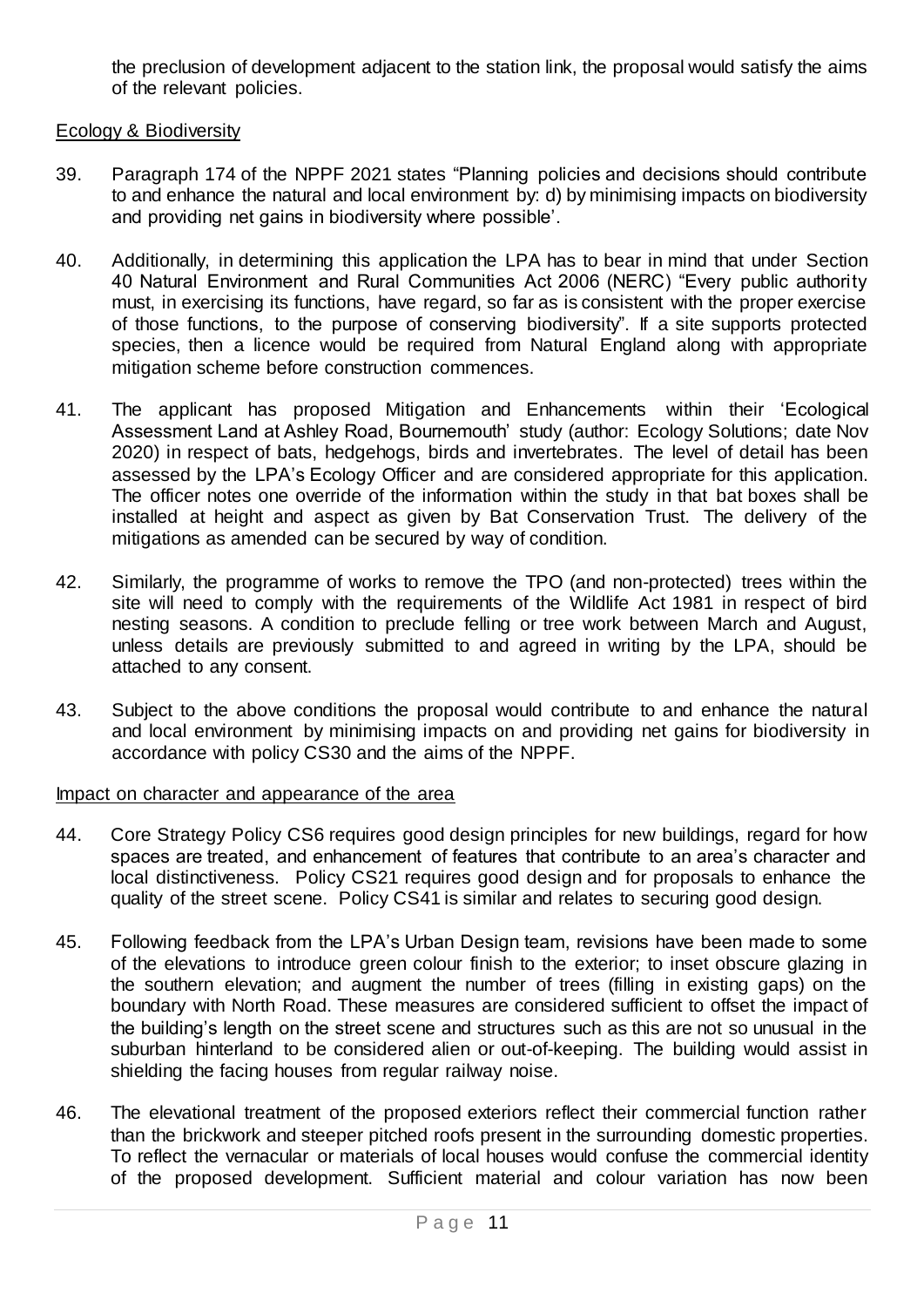incorporated into the southern elevation to assist in breaking up its length and visual mass. The visual impact on North Road would be further diminished by the extant landscaping buffer, particularly as a robust landscaping scheme proposes additional semi-mature tree planting along this boundary.

47. Subject to the application of conditions to secure these aspects are delivered in a satisfactory way the proposals would have a satisfactory impact on the character and appearance of the area, sufficient to comply with policies CS21 and CS41.

# Neighbouring Amenity

*Neighbouring Amenity - Outlook, Privacy, Daylight* 48. The impacts are assessed in respect of the following groups of properties:

*Houses and business on southern side of North Road (south of site)* 

- 49. The frontages of houses on North Road, facing the site would sit between 16.5 and 17.6m from the 2-storey high rear elevation of the proposed building. The interface distance would be offset by the existing 2.4m wide planting buffer, the trees and shrubs that sit within it and augmented by additional semi-mature tree planting (to be conditioned) in the gaps that do exist (within the western sections of the boundary). The first-floor windows that do exist either light high-level space with no floor (the eastern end of the southern elevation), or are obscure glazed and light ancillary first floor office and storage space (at the western end of the southern elevation). Subject to 'in perpetuity' conditions to secure obscure glazing on the windows to the office space, there are no privacy concerns resulting from the development. The site would sit to the north of the houses, blocking no sunlight and of a suitably low enough height to have no significant impact on the quantum of daylight received by the domestic front windows.
- 50. Subject to the addition of conditions to secure materials; obscure glazing; tree planting; restrict racking height; and remove any current or future PD rights permitting insertion of further windows or doors without the need for planning permission, the interface distance between domestic and commercial elevations would be satisfactory. The issue of overnight site lighting is assessed later in this section.
- 51. Subject to conditions, the impact of the proposals on amenity enjoyed by North Road homes would satisfy the aims of policy CS41.

# *Houses on northern side of Wolverton Road (to east of site)*

- 52. The racking across the external parts of the site are proposed to a maximum loaded height of 5.5m from adjacent ground level. The section of racking nearest to these homes would be set at right angles to the adjacent rear garden boundary. The racking would be approximately 11m deep, set 1m in from the eastern site boundary which runs alongside that of an Electrical Sub Station installation. 130 Wolverton Road, sits near the Sub Station but does not share an ordnance survey defined boundary with the site. The closest point of no.130 would be the windowless detached single storey rear garage, sitting approx. 7.5m from the nearest part of the racking. The closes ground floor window would be approx. 18m from the racking and the closest first floor window approx. 22m from the racking. In each case, the racking would appear ion the let hand field of vision, behind existing mature trees and fencing. Beyond the 1mm of racking, the adjacent service yard would comprise a 34m width of concrete, buffered by trees along the southern boundary.
- 53. Given the angle and distance from the nearest habitable room window, and the height of the racking, the amenity enjoyed by residents both within habitable rooms and from their rear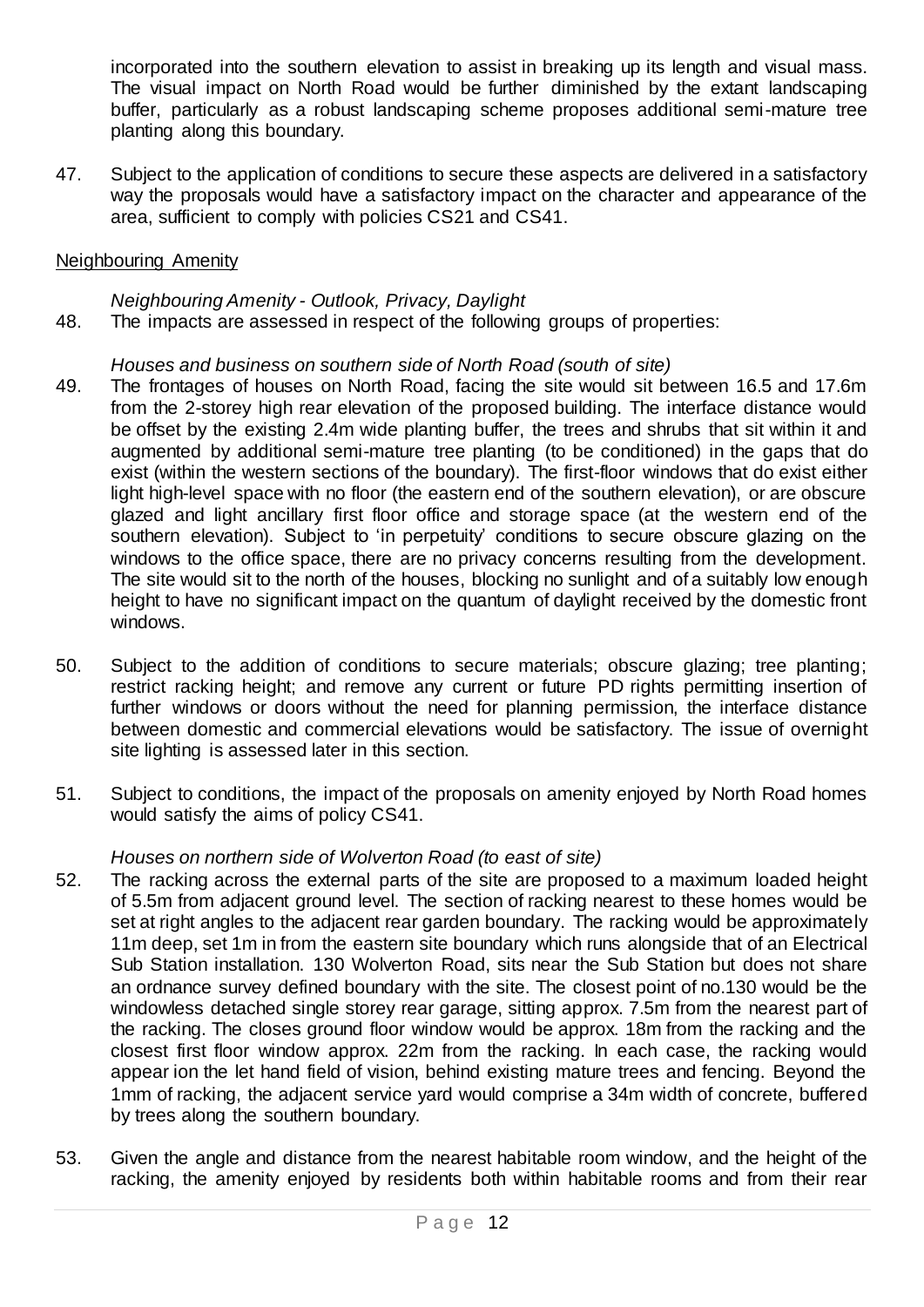garden would not be significantly harmed. Being to the northwest of no. 130, the site would not block sunlight to the adjacent gardens or homes. The distance to the building is such that its height will cause no discernible reduction in the late afternoon sunshine that may be received from the west.

- 54. There are no objections citing amenity impact from neighbours in these houses. Subject to the addition of conditions to secure materials and obscure glazing, restrict racking height and remove any current or future PD rights permitting insertion of further windows or doors or changes of use; the interface distance between domestic and commercial elevations would be satisfactory. The issue of overnight site lighting is assessed later in this section.
- 55. Subject to conditions, the impact of the proposals on amenity enjoyed by Wolverton Road homes would satisfy the aims of policy CS41.

# *Homes to western side of Ashley Road and north of Tower Rd (to west of site)*

- 56. The front windows of homes on Ashley Road are sited at a distance in excess of 78m from the proposed building. Whilst the closest areas of the car park and outdoor racking areas would sit 26m from the nearest sensitive residential elevations, these properties sit alongside a busy road and are elevated above the site as the road rises to the railway bridge. Landscaping provided along the Ashley Road frontage is to be augmented and appropriately conditioned to secure the trees that are indicated on plan, the scheme has the capacity to satisfactorily soften the appearance of the redeveloped site when viewed from windows in Ashley Road homes.
- 57. Subject to the addition of conditions to secure landscaping and tree planting details; restrict racking height; the layout of the site, position and height of the racking, and the position, scale and appearance of the proposed building would be satisfactory. The issue of overnight site lighting is assessed later in this section.
- 58. Subject to conditions, the impact of the proposals on amenity enjoyed by North Road homes would satisfy the aims of policy CS41.

#### *Neighbouring Amenity – Noise and Artificial Lighting*

59. A number of issues capable of impacting on neighbouring amenity have been considered by the Environmental Health (EH) team.

#### *Operational Noise*

- 60. The use of the site for the intended purpose will bring with it noise associated with the operation of on-site forklift and loading equipment; delivery/service vehicle manoeuvring; and the customer vehicles parking and loading. The scheme has been designed so that the building and existing boundary landscaping would form a noise buffer to the houses situated to the south, and west. The noise impacts of the proposed use have been considered against the existing background noise levels of the adjacent-to-railway-line site in an acoustic survey. Six Fujitsu external heat pumps are proposed to the rear elevation, facing south towards houses on North Road. Section 7.3 of the acoustic survey acknowledges these pumps involve noise disturbance and suggests three mitigation options to address the issue. Environmental Health are satisfied that a condition is capable of securing either the relocation of plant; enclosure of plant; or the re-specification of plant prior to its installation, eradicating the risk of (noise) amenity harm.
- 61. Similarly, a condition can control the hours of opening, outdoor operations and loading/unloading to limit noise spread to the adjacent dwellings in the quieter hours. Further conditions to: limit the height of the outdoor racking to 5.5m; secure the delivery of the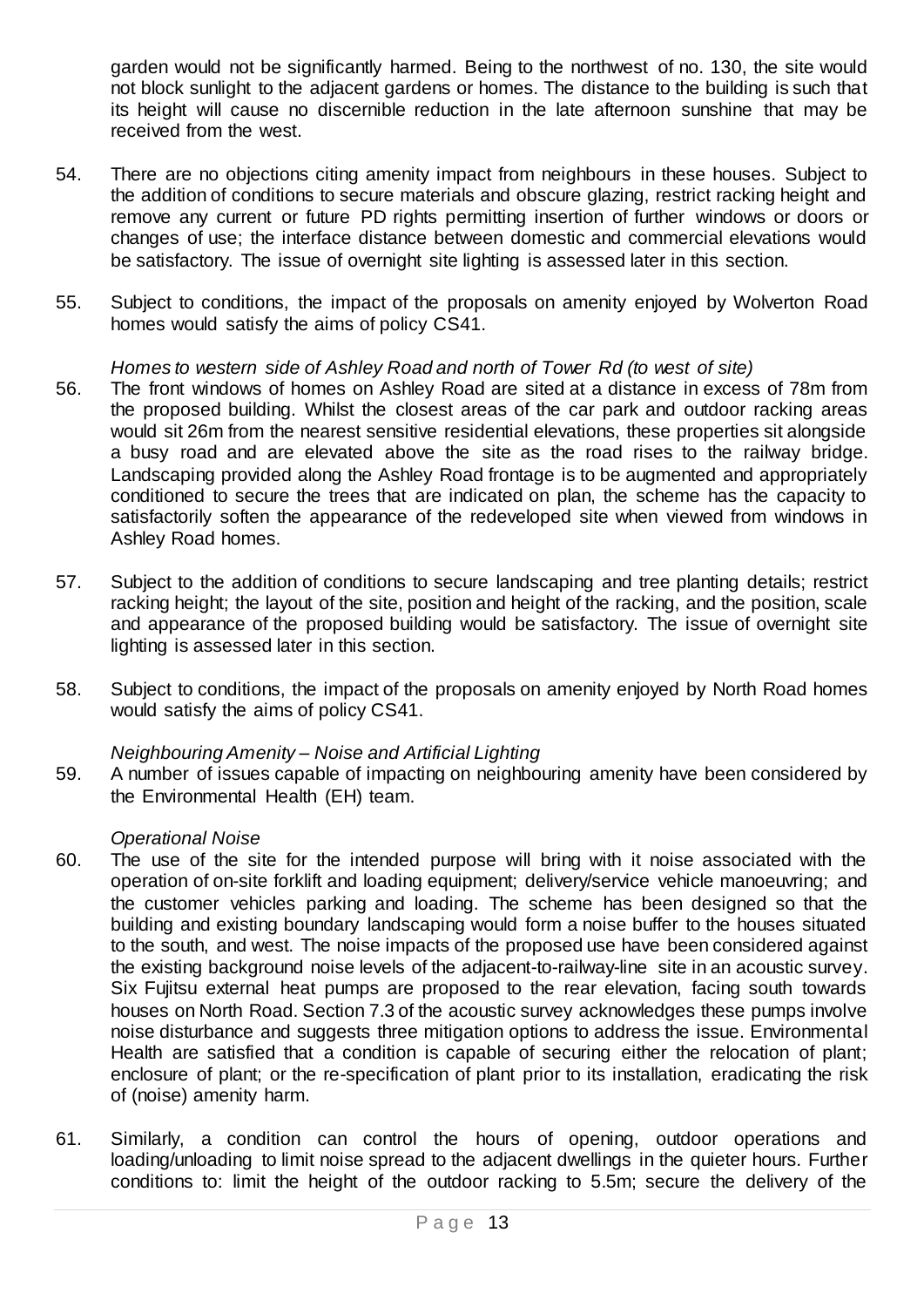proposed tree planting and landscaping scheme; and restrict the use of the service yard from being used for sales activity, would help ensure that the impacts of commercial noise and activity do not increase or spread further eastwards. No impacts on the amenity or viability of the adjacent car sales business have been identified.

# *Lighting*

- 62. External lighting is proposed around the building and perimeter on both operational safety grounds for the darker months and on security grounds in response to comments from the Crime Prevention Design Officer. The applicant has produced an External Lighting Report setting out light spill levels and mitigations to ensure any resulting light intrusion into windows of neighbouring property is below 1 lux. The EH team have recommended conditions to control this aspect, along with conditions requiring lighting to be turned off between 19.00h and 07.00h; restricting the further provision of any additional overnight security lighting not already shown; and no additional lighting within the site, nor PIR activated lighting without the further grant of planning permission or variation of condition. These are considered necessary to allow the LP to assess impacts of any further illumination before installation.
- 63. The access road is so designed that no houses would be affected by the headlight sweep of any approaching or departing traffic. The position of the building and proposed hours of opening would also limit the scope for any such headlight sweep. Similarly, illumination from service vehicles within the service yard would be sufficiently restricted by hours of operation conditions and landscaping to avert intrusion into the evenings, overnight or early morning periods. Planting along the southern boundary will be augmented (by condition) to further limit the scope for service yard lights to be seen from houses on North Road. No impacts on the amenity or viability of the adjacent car sales business have been identified.

# *Conclusion to (Neighbouring Amenity)*

- 64. It is considered that proposal would represent a reasonable and well composed scheme. The building height, scale, depth, proximity to the boundary, appearance and glazing solutions would result in well positioned building with balanced proportions and complementary landscaping. The layout of the site, including position and height of racking and vehicular movement around the site are also acceptably arranged. All remaining issues in need of oversight can be satisfactorily controlled by the range of conditions detailed above. Additional conditions would also be needed to:
	- secure a Construction Environment Management Plan to govern the construction phase of the development.
	- remove any permitted development rights for the insertion of windows, filling in of the outdoor caging, or covering of any outdoor racking/storage area; and
	- remove any permitted development rights for temporary alternative uses of the car park or permanent changes of use of the building to any other use class afforded to sui generis uses in any future GDPO changes.
- 65. Subject to these conditions, the proposal would not harm the amenity of adjacent or surrounding residents and comply with policies CS38, CS41 and BAP1 and BAP2.

# Highway Capacity & Safety

66. Core Strategy Policy CS6 seeks to deliver sustainable communities. Policy CS16 sets out parking standards, as amended by the recently approved BCP Parking Standards SPD (Jan 2021). Policy CS17 encourages greener vehicle technologies and Policy CS18 advocates support for development that increases opportunities for cycling and walking. During the lifetime of this application, the LPA have adopted the BCP Parking Standards SPD (Parking SPD) which reflect paragraph 105 of the NPPF. It is against this guidance that the proposal has been assessed. The cycle requirements have been updated in line with latest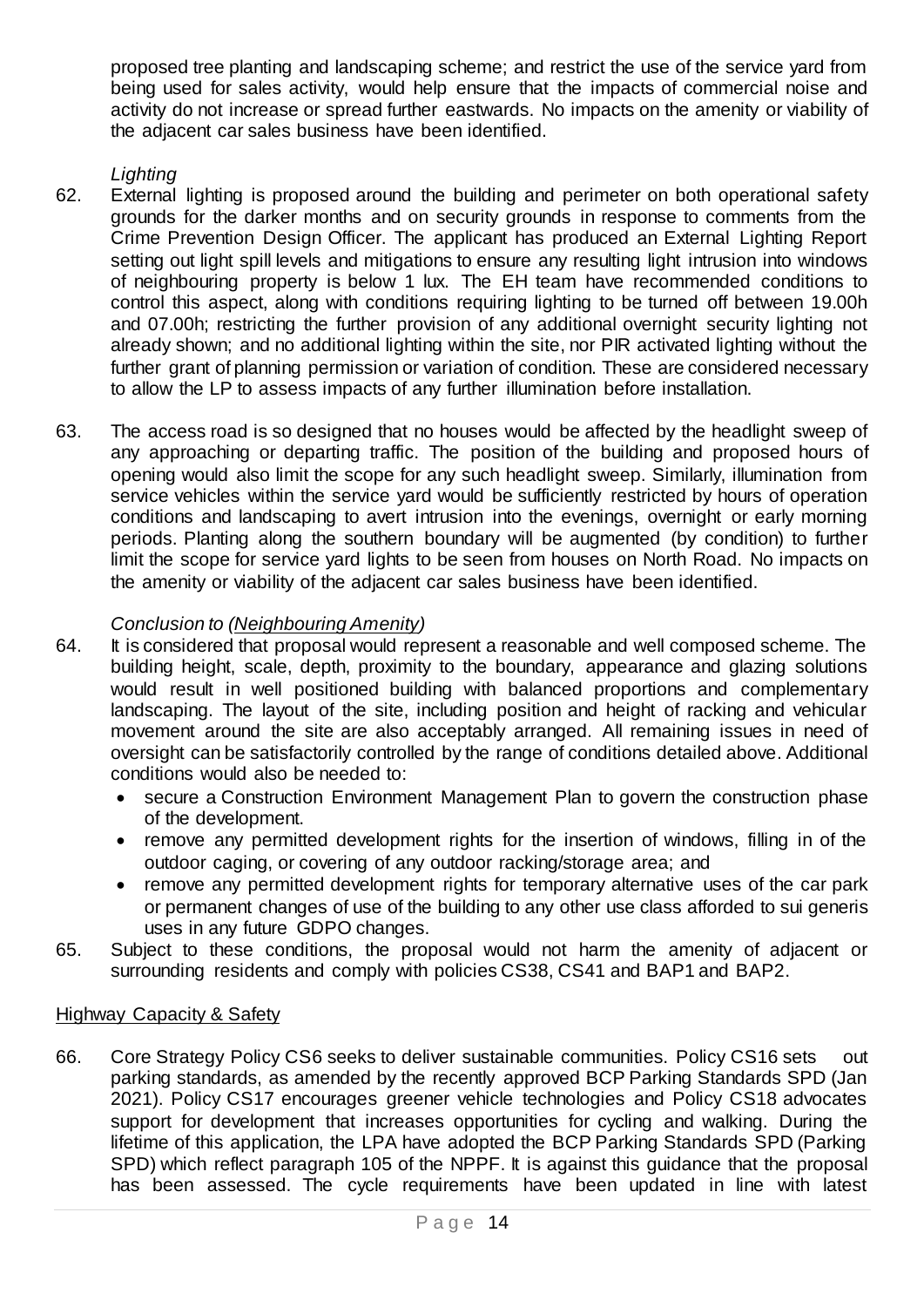government guidance (Local Transport Note 1/20) which strengthen the importance of good design for high quality cycle storage facilities.

- 67. The site is located within Boscombe just off Ashley Road (A3049) a major throughfare and County Distributor Road as well as being a high frequency bus route with 8 buses per hour in either direction. Ashley Road is used heavily by pedestrians, particularly school children attending the nearby primary school, and also by visitors to Kings Park and the football stadium as well as shoppers.
- 68. Resulting from recent revisions to the Highway Code, a new hierarchy of consideration is emerging requiring a pedestrian-first assessment, with vehicular aspects considered at the end. This is to help achieve a sea change in the way developments are accessed and help prioritise more sustainable methods of travel.

#### Access

69. The Local Planning Authority has a policy (Policy 8.1) as part of its list of saved policies from the District Wide Local Plan (DWLP) 2002 which seeks to close existing access on County Distributor Roads where alternative access can be secured. The existing access, forming a staggered crossroads with Tower Road, would be closed. The North Road access previously agreed as part of the outline housing permission has HGVs would be better served by way of the main road access. The proposed arrangements would satisfy policy.

#### a) Pedestrian & Cycle

70. The proposed related access is welcomed as it would avoid conflict with the northbound bus stop on Ashley Road. Adequate visibility splays can be achieved given the 85% percentile speeds expected. The site entrance has been amended to show a Charcon Dutch entrance kerb style arrangement with a 3m footway along the entire frontage. This is welcomed given the high number of pedestrians in the area particularly young children travelling during the AM peak period. The proposed arrangements would satisfy policy.]

# b) Vehicular

71. The Parking SPD requires that in all new developments pedestrian visibility splays should be provided at vehicle accesses. The Highway Authority is satisfied that the above requirements could be secured in respect of the 4no. frontage bays and 1no. rear bay by an appropriate condition. The Updated entry/exit swept paths have been provided for a variety of vehicles demonstrating the access would safely accommodate the largest vehicles anticipated to visit the site and provide satisfactory visibility splays. The same tracking diagrams show the internal layout would also be acceptable. The proposed arrangements would satisfy policy.

# *Highway Improvements*

- 72. The two historic LPA development control lines (Requiring carriageway/footpath widening) across Ashley Road and North Road affect the application through saved policy 8.42 and 8.43. The widening requirements (detailed in highways comments) would require the loss of significant planting and on this basis, both LPA and Highways officers have agreed that the DC line on North Road would not be taken forward. The requirement to improve Ashley Road remains and a widened footway to 3m is shown with a 4m landscaping buffer. This is welcomed and both the enlarged footway and landscaping area are required to be dedicated as public highway through an appropriate legal mechanism.
- 73. The Ashley Road Improvement Scheme (ARIS) for a widened, shared cycle footway was drawn up in 2016 giving greater priority to pedestrians at side roads through the use of continuous crossing and raised tables. The Govt approved Boscombe Towns Fund Bid (2021) included proposals for improvements to walking and cycling along Ashley Road. In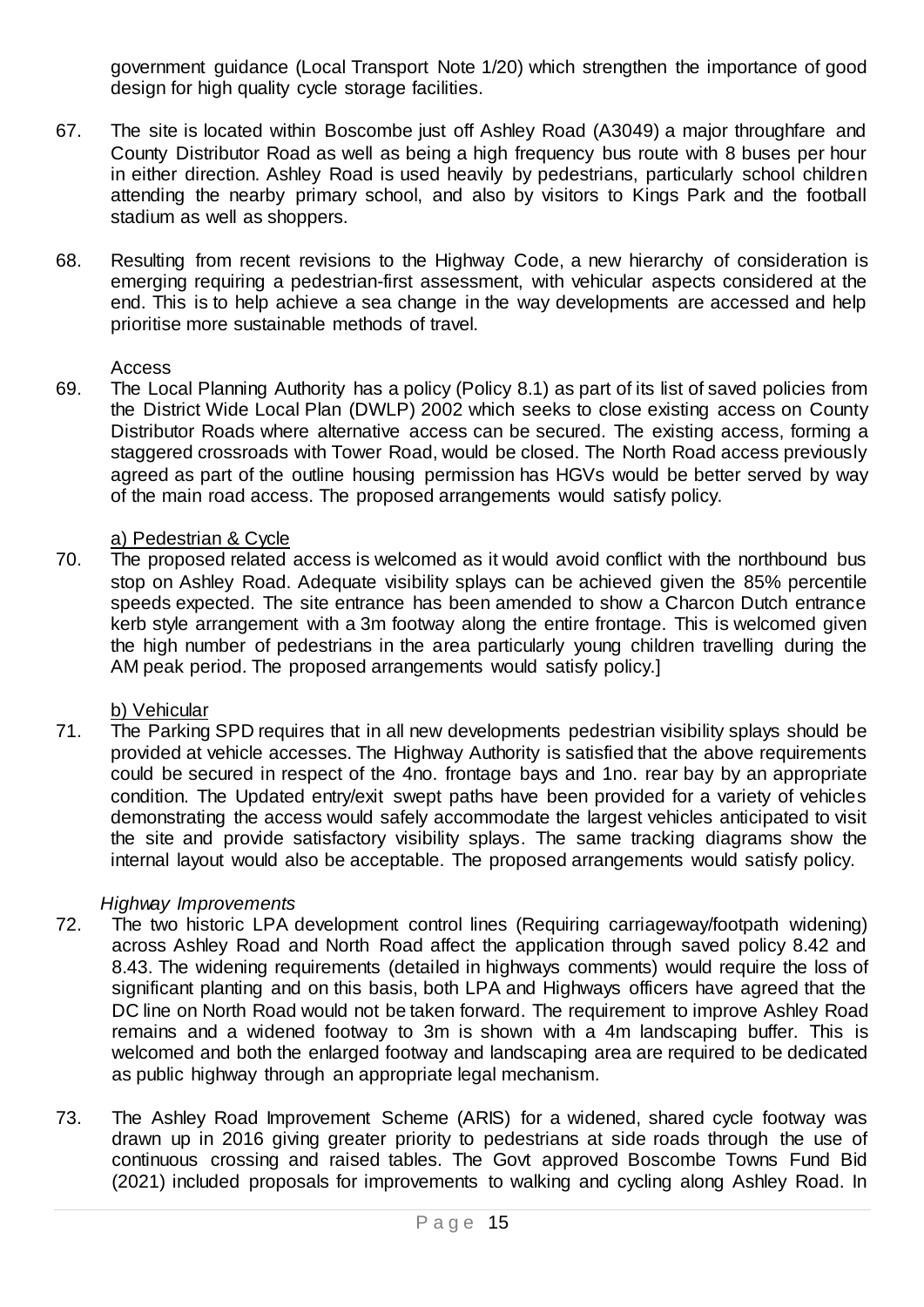order to mitigate the effects of the proposed development, it is proposed that the applicant makes a contribution to the ARIS equivalent to the increase in pedestrians and cycles resulting from the development.

74. The ARIS 2016/17 costs, adjusted for 2021 using RPI equates to £1.62M and a proportionate contribution equivalent to the increase in pedestrians and cycles resulting from the development towards this scheme would be expected. Using figures supplied in the technical note and the TS the daily trip rate for motor vehicles to be site is estimated at 490 trips. Applying the mode share proportions an additional 160 active travel trips would be expected. Therefore, to mitigate the increase in vehicular trips arising from the development a contribution of £65,755.47 would be required, rising to £87,480 if the estimated 160 active travel trips (equivalent to 1.3%) are also included. As the Ashley Road Improvement Scheme will facilitate easier active travel it would be prudent to seek the contribution at the higher level. An appropriate legal mechanism would be required.

# *Parking*

- 75. The adopted a Parking Standards SPD locates the site within Zone A. The proposed use is sui generis and the parking demand is thus calculated on a bespoke basis. Whilst thew use could be comparable to 'sui generis wholesalers open to the public' (Table 33) in terms of parking demand, a more realistic comparison can be made to 'B8 Warehousing' (Table 4).
- 76. The proposal includes 27 car parking spaces, 11 for customers (one of which accessible) and 16 for staff. The proposal consequentially has an overprovision in relation to the LPA's parking standards. However, given the nature of the intended occupier there are no objections to this non compliance with the SPD. Furthermore, to better accommodate vans, the spaces themselves measure 6m x 3m for the visitors and 5.5m x 2.6m for the staff. The provision and layout would satisfy the SPD.
- 77. It is recognised that any car parking for a reopened station would not be key requirement therefore 0 provision is acceptable, subject to the conclusions of para 32 of this report.
- 78. Electric vehicle charging is expected to be in accordance with the LPA's Parking Standards SPD. This has a requirement for non-residential developments with more than 10 parking spaces for 30% active provision and 70% passive. For the proposal this equates to 3 active spaces for customers and 5 active spaces for staff, and the remainder passive. The submitted TS indicates a 10% active provision but discussions with the applicant are ongoing. The applicant has agreed to provide 4 active EV spaces and 4 passive EV spaces (all for staff). The developer has also agreed to power the Cycle shelter to permit recharging of 8no staff EV cycles. No passive cabling of the customer parking is proposed, and the applicant argues that the nature of the business means that customers are not on site long enough to benefit from charging stations. The lack of passive spaces falls significantly short of what the SPD requires, but the staff EV cycle recharging option offers reasonable mitigation for a use of this kind. In update on this matter will be provided in an addendum report before the meeting.

#### *Cycle parking*

79. The 6-space cycle store is located near the main entrance of the proposed units adjacent the layby. The provision and weatherproof structure are considered to satisfy the SPD.

#### *Waste & Servicing*

80. The bin volume allocation has yet to be specified but sufficient space is provided within the eastern end of the site to host bins before and during collection periods, away from the car park or circulation routes for pedestrians within the site. The access roads are a minimum of 5m wide and would be constructed of a highway grade suitable for HGV manoeuvres.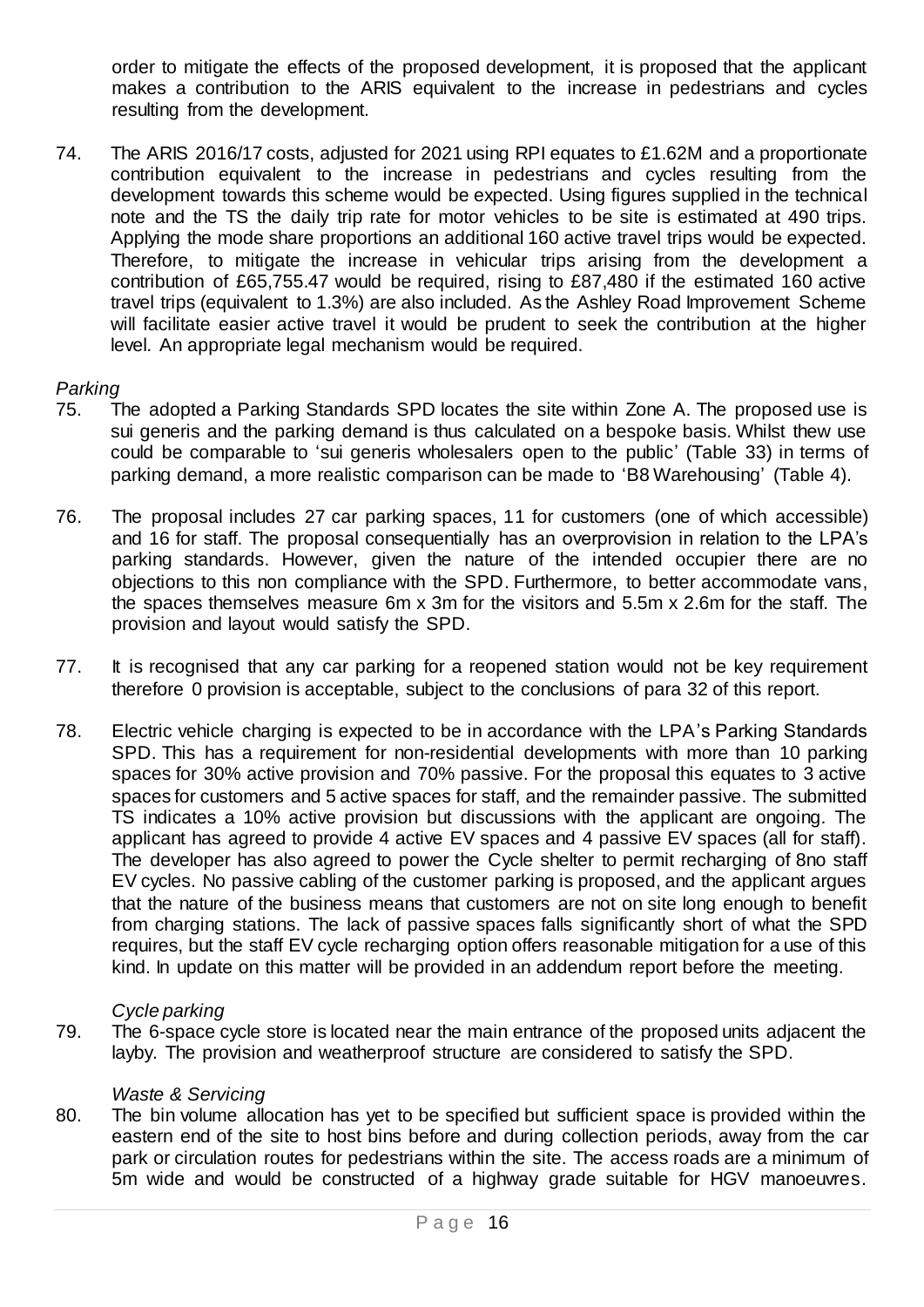Sufficient room would be provided for the collection vehicle to turn and re-enter the highway in a forward gear. Dropped kerbs may be required within the site to serve bin movement. A commercial waste management plan (CWMP) has not been submitted but Waste & Recycling Officers are satisfied that this can be secured by condition requiring details be approved and delivered on site prior to first occupation.

81. The impacts of the proposal would be acceptable, having regard for paragraph 111 of the 2021 NPPF. Subject to conditions, the proposed access and egress arrangements for vehicles, cycles and pedestrians would satisfy the highway user safety and sustainable development aims of Core Strategy Policies CS6, CS16, CS17, CS18 and the BCP Parking Standards SPD (Jan 2021).

#### *Traffic Flow*

- 82. The Transport Statement (TS) sets out possible trip rates for the proposed development using comparable examples from other branches, and Census data and the previous residential permission, indicating that 4 members of staff would walk, and 1 cycle. However, as the housing was never built that data subset has been excluded. Thus, it is noted that the AM trips are predicted to be more intensive than the housing proposal, with the PM trips are slightly lower than the housing scheme. As the AM peak is typically 10% of the daily flow the daily trip rate can be estimated at 490 trips.
- 83. Whilst a sustainable travel plan (TP) accompanies the submission, it is recognised that the nature of the business is not likely to generate many non-van trips. Nevertheless, a condition should be imposed requiring the implementation of the TP and application in perpetuity to help encourage fewer staff car-borne trips to occur.

#### *Conclusion (to Highway Capacity & Safety)*

84. Subject to suitably worded conditions, and an appropriate legal mechanism to secure delivery/resolution of the highlighted elements, there are no policy conflicts on highway capacity or safety grounds.

# Flood Risk and Drainage

- 85. The site sits within Flood Risk Zone 1, where low risk of flood exists. The land is not connected to the local drainage system and proposes revisions to the drainage arrangements on site. Following initial objections from the Lead Local Flood Agency (LLFA), the applicant has revised the on-site SUDS proposals with a Flood Risk Assessment and a Ground Investigation Report. The position and size of the hydrobrake-served underground attenuation tank has been revised (it would sit underneath the staff car park to the south west boundary of the site) along with amended surface water drawings. Following consideration of the revisions, the LLFA consider the evidence sufficient to remove their objection. Some minor details in respect of hydrobrake maintenance remain outstanding, but a condition can secure its submission.
- 86. Subject to the application of the above hydrobrake condition, and a further condition to secure the implementation of the SUDS system the proposal will satisfy the aims of the NPPF with regards to sustainable drainage.

#### Other matters:

# Contaminated Land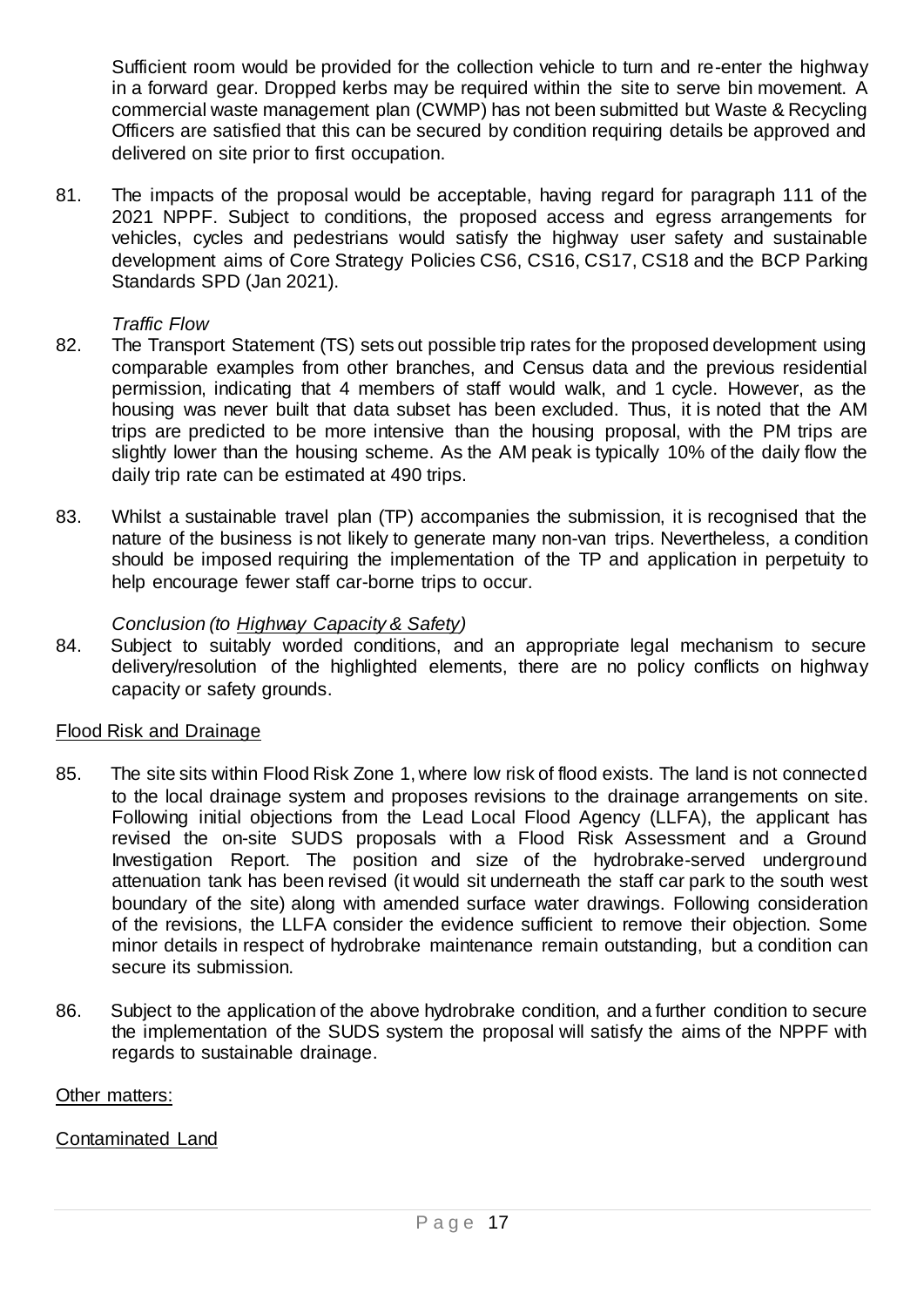87. With regard for the land contamination constraints set out in paragraph 17 above, the applicant has provided sufficient additional information to satisfy Environmental Health Officers. While it is their recommendation that standard contaminated land planning conditions should be applied to this site, they note that the provided information is sufficient to address points 1. and 2. of the standard conditions. Points 3 and 4 require remedial works and phasing details to be approved prior to first commencement below ground. A watching brief informative is also suggested to cover any instances of previously unencountered contamination becoming evident during construction. Subject to the condition and informative Policy CS38 would be sufficiently addressed in respect of land contamination.

# Climate Change Mitigation

- 88. BCP and the Government have declared a climate emergency. Policies CS2 and CS3 seeks to secure the use of green technology and sustainable heating options in new developments. A separate BREEAM Report (Building Research Establishment Environmental Assessment Method) has been provided setting out a number of mitigations and approaches incorporated into the development to address and offset the carbon footprint and environmental impact of the development. Along with obvious things like the 6no. large solar panels solar panels shown on the south facing roof and cycle parking for staff; there is capacity to secure active EV charging facilities for 9no. staff vehicles and 1no. passive space for customers via condition.
- 89. Further mitigations set out in the BREEAM study predict that the building would achieve a score of 61.29% against the BREEAM 2018 v3 Environmental and Sustainability Standard. This translates into a BREEAM rating of 'Very Good'. This would satisfy paragraph 3.1.14 of Core Strategy policy CS1 To ensure that this follows through to delivery, a phased condition requiring further submissions is considered appropriate.

# **Heathland Mitigation**

- 90. Further to paragraphs 39-43 of this report, for any proposal that may have a significant effect on a European Site protected by the Conservation of Habitats and Species Regulations 2017 a section must be included that assesses the issue of impact on such European Sites and identifies any mitigation that may be required. Where mitigation is considered necessary then the section must identify the form of that mitigation and how it is to be secured.
- 91. The site is within 5km of a designated Dorset Heathlands SPA (Special Protection Area) and Ramsar Site, and part of the Dorset Heaths candidate SAC (Special Area of Conservation). Working in collaboration with Dorset Council and with advice from Natural England, BCP Council has adopted the Dorset Heathlands Planning Framework 2020 – 2025 Supplementary Planning Document, the purpose of which is to set out the approach to avoid or mitigate harm to these protected sites. In this instance, it is considered that the proposal, having no domestic accommodation capable of increasing the number of domestic pets such as cats, is unlikely to have a significant effect on the Dorset Heathlands. Accordingly, no offset mitigation is needed.

# Community Infrastructure Levy

92. The development proposal is liable to a community infrastructure levy charge.

# **Planning Balance / Conclusion**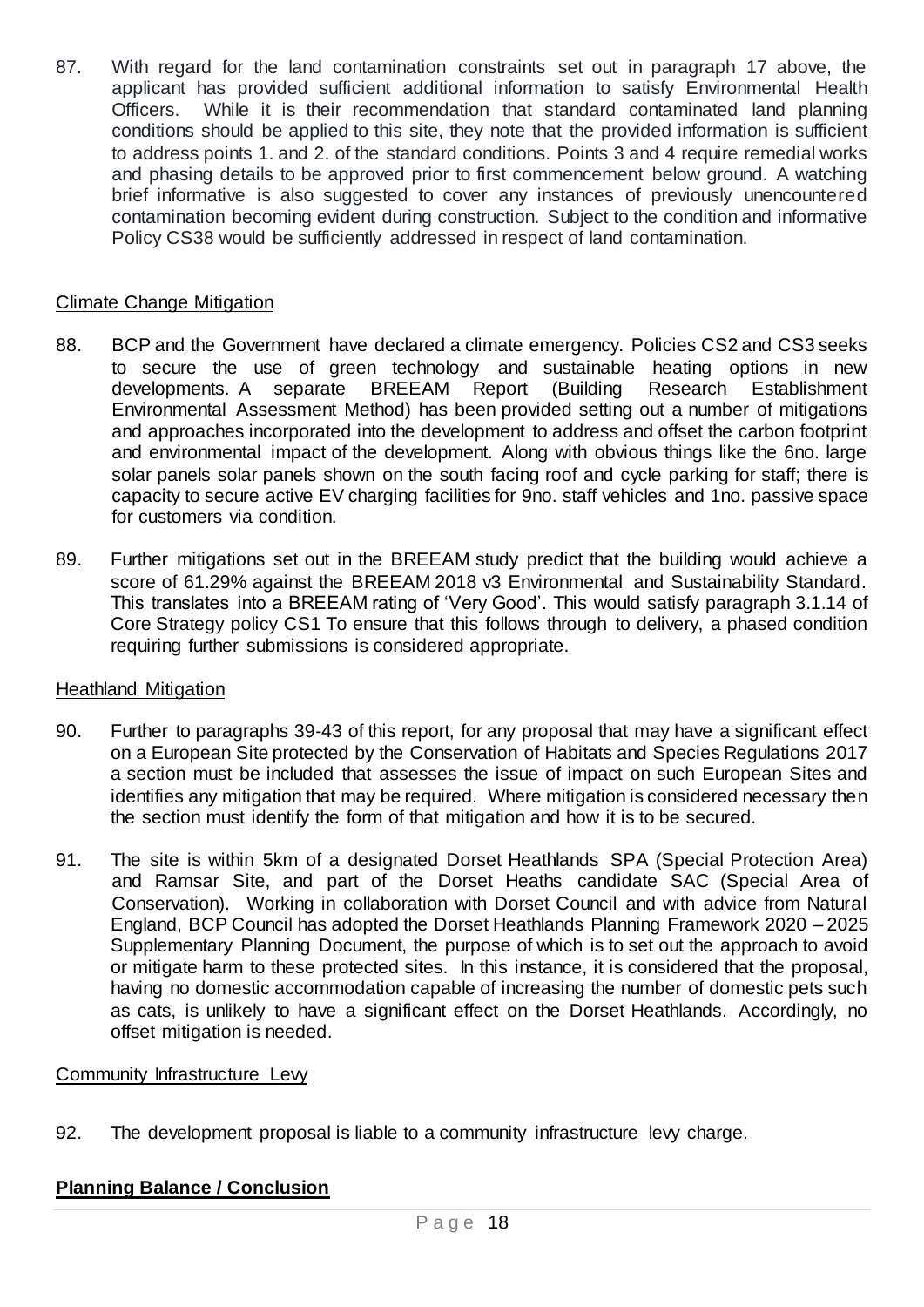- 93. With regards to housing delivery, the Council does not have an up-to-date Housing Supply figure. Whilst there is a previous permission on the site for housing it has elapsed and can no longer be implemented as discussed in this report. Although the Neighbourhood Plan adds housing development as a supported use for the site, the same NP policy retains the parallel employment use designation bestowed by the Core Strategy. This scheme would deliver an acceptable sui generis use employment use, contributing to the local economy by way of construction phase jobs; permanent employment for staff working at and serving the new use; and financial contributions to the local economy by way of rate payments, provision of services to support the local building trade, including the public. Highway improvements would be secured through a contribution toe ARIS.
- 94. Although the EV parking provision does not strictly satisfy the SPD requirements suitable arrangements have been proposed. Sufficient mitigations have been incorporated into the design, layout and appearance of the building and site and satisfactory conditions have been identified for attachment to any permission, to neutralise any latent potential for amenity, highway or environmental impacts. Subject to these conditions, it is considered that the scheme accords with most important aspects of the Development Plan: In this case being Policies CS2,3,4,6,16,18,26,30,38 and 41 of the Adopted Core Strategy (2012) and BAP1,2 and 10 of the Boscombe & Pokesdown Neighbourhood Plan (2019).
- 95. It is therefore considered that the proposal would accord with the provisions of the Development Plan when considered as a whole. With regard for the NPPF, the proposals would assist in delivering economic, amenity and environmental benefits in a safe, sustainable and well laid out development in accordance with chapters 6, 8, 9, 11, 12, and 15 of the National Planning Policy Framework (2021). The benefits of the scheme clearly support a view in favour of granting the proposal.

# **Recommendation**

# 96. **GRANT permission subject to:**

- (a) the following conditions with power delegated to the Head of Planning (or any other officer nominated by them for such a purpose) to alter and/or add to any such conditions provided any alteration/addition in the opinion of the Head of Planning (or other relevant nominated officer) does not go to the core of the decision; together with
- (b) a deed pursuant to section 106 Town and Country Planning Act 1990 (as amended) securing the following terms with power delegated to the Head of Planning (or any other officer nominated by them for such a purpose) to agree specific wording provided such wording in the opinion of the Head of Planning (or other relevant nominated officer) does not result in a reduction in the terms identified as required:
	- i) Dedication to the Local Highways Authority of the railway boundary easement, and 3.2m wide pedestrian access route to the former platform, (shown in orange hatching on plan 16775-112 Rev F) prior to first occupation;
	- ii) Dedication to the Local Highways Authority of the enlarged 3m wide footway and 4m wide landscaping area adjacent to Ashley Road (shown by way of green line on plan 16775-112 Rev F) prior to first occupation; and
	- iii) Financial contribution of £87,480 (index linked from decision notice date to payment date) to mitigate the impact of the increase in vehicular trips arising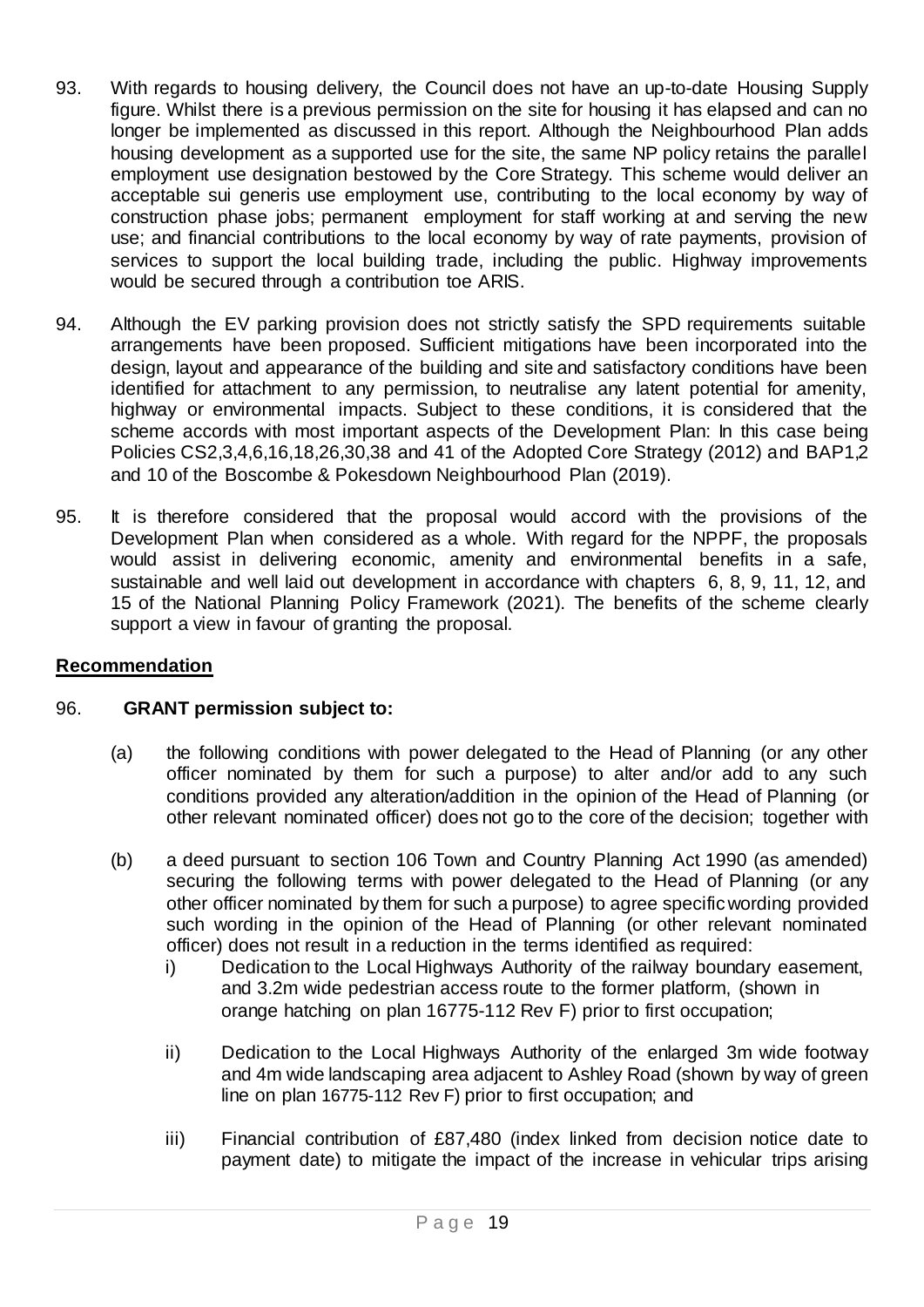from the development and help deliver the Ashley Road Improvement Scheme (prior to commencement).

# **Conditions**

# **Approved Plan Numbers**

1 In Accordance with Approved Plans

Location Plan (Red edged): 16775-100 Rev A Proposed Block Plan 16775-111 Rev H Proposed Site Layout: 16775-112 Rev F Proposed Floor Plans: 16775-113 Rev D Proposed Elevations: 16775-114 Rev D Existing and Proposed Section: 16775-115 Rev C Proposed Fence & Cycle Details: 16775-116 Rev E Site Access Arrangements & Visibility Splays: CTP-19-852-SK01 Rev F Access & Int. Swept Path Analysis (Estate Car) CTP-19-852-SP01 Rev F Access & Int. Swept Path Analysis (6m Van) CTP-19-852-SP02 Rev F Access & Int. Swept Path Analysis (10m Rigid) CTP-19-852-SP03 Rev F Access & Int. Swept Path Analysis (16.5m Artic) CTP-19-852-SP04 Rev F Proposed Lighting Layout: PN00447 Bournemouth Ashley Road TP & BMX V2.2 Rev C Bournemouth External Lighting Report: 2022-TEW-RP-M-TP (BELR)-S0-P02

#### **Precommencement Requirement**

# 2 **CEMP Construction management plan**

No development shall take place, including any demolition works, until a construction management plan or construction method statement has been submitted to and approved in writing by the Local Planning Authority. The approved plan/statement shall be adhered to throughout the demolition/construction period. The plan/statement shall provide for:

- 24 hour emergency contact number;
- Hours of operation;
- Parking of vehicle of site operatives and visitors (including measures taken to ensure satisfactory access and movement for existing occupiers of neighbouring properties during construction);
- Routes for construction traffic;
- Locations for loading/unloading and storage of plant, waste and construction materials;
- Method of preventing mud being carried onto the highway;
- Measures to protect vulnerable road users (cyclists and pedestrians)
- Any necessary temporary traffic management measures;
- Arrangements for turning vehicles;
- Arrangements to receive abnormal loads or unusually large vehicles;
- Methods of communicating the Construction Management Plan to staff, visitors, Council Road Safety Team and neighbouring residents, school and businesses.

*Reason: To safeguard the amenities of occupiers of adjoining and nearby properties and in the interest of highway safety in accordance with Policies CS38, CS41 and CS14 of the Bournemouth Local Plan: Core Strategy (October 2012).*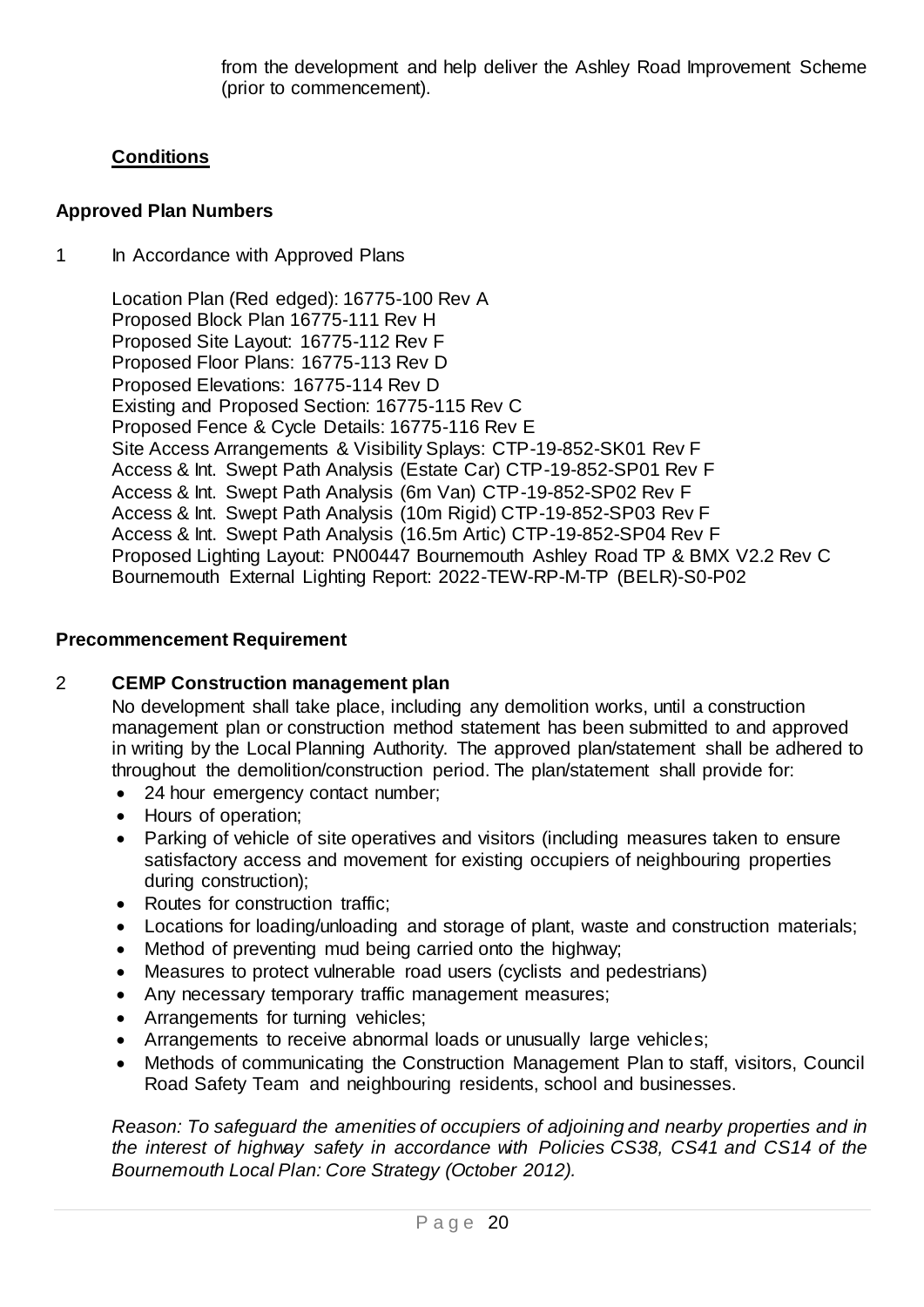# 3. **Tree Protection (future railway access points)**

Prior to the commencement of any development (including tree or shrub pruning, clearance or ground-breaking works) in respect of the group of trees adjacent to the safeguarded pedestrian route to the former railway platform shown in orange hatching on plan 16775-112 Rev F, an arboricultural method statement and tree protection plan (including Root protection areas) for the construction period, shall have been submitted to and approved in writing by the Local Planning Authority ("the Protection Works"). The developer of the site shall inform the LPA of intended implementation date of the Protection Works in writing at least 7 days beforehand, providing a telephone and email contact for site operations. The approved Protection Works detailed on approved plans / statement shall be adhered to throughout the demolition/construction period and be removed once complete.

*Reason: To ensure that trees and other vegetation to be retained are not damaged during construction works and to accord with Policy 4.25 of the Bournemouth District Wide Local Plan (February 2002).*

# **Contaminated Land Remediation**

- 4 Prior to the commencement of any below ground works, and having regard for the details set out in the approved Phase 1 and 2 Ground Investigation Report (Author: Soiltechnics Ltd; Ref. STS4985-G01 Rev 02, Jan.2021; Title: GIR, Land off Ashley Road, BH1 4NQ),
	- a) (Phase 3). A detailed scheme is to be submitted to and approved in writing by the Local Planning Authority setting out any proposed remedial works and measures to be taken to avoid risk from contaminants / gases during construction.
	- b) (Phase 4). A detailed phasing scheme is to be submitted to and approved in writing by the Local Planning Authority setting out the timescales for the remedial works approved by way of part (a) above. The approved remediation scheme shall be fully implemented before the development hereby permitted is first occupied for the use hereby approved. Any variation of the scheme shall be agreed in writing by the LPA in advance of works being undertaken.

The schemes required by way of parts (a) and (b) above shall be prepared by a suitably qualified and competent persons.

Within 1 month of the completion of the remediation works, or in accordance with the timetable approved by way of part (b) above:

c) A Verification Report which demonstrates the effectiveness of the completed remediation works shall be submitted to and approved in writing by the LPA.

If the presence of any previously unencountered contamination that becomes evident during the development of the Site shall be reported to BCP in writing within one (1) week, and work on the affected area shall cease with immediate effect. At this stage, if requested by the BCP, an investigation and risk assessment shall be undertaken, and an amended remediation scheme shall be submitted to and approved by the Planning Authority prior to recommencement works in the affected area. The approved details shall be implemented as approved. Following completion of the above remediation works a Verification Report must be submitted demonstrating that the works have been carried out satisfactorily and remediation targets have been achieved.

*Reason: To ensure that the development is carried out safely in the public interest and in accordance with best practice and with Policy 3.20 of the Bournemouth District Wide Local Plan (February 2002).*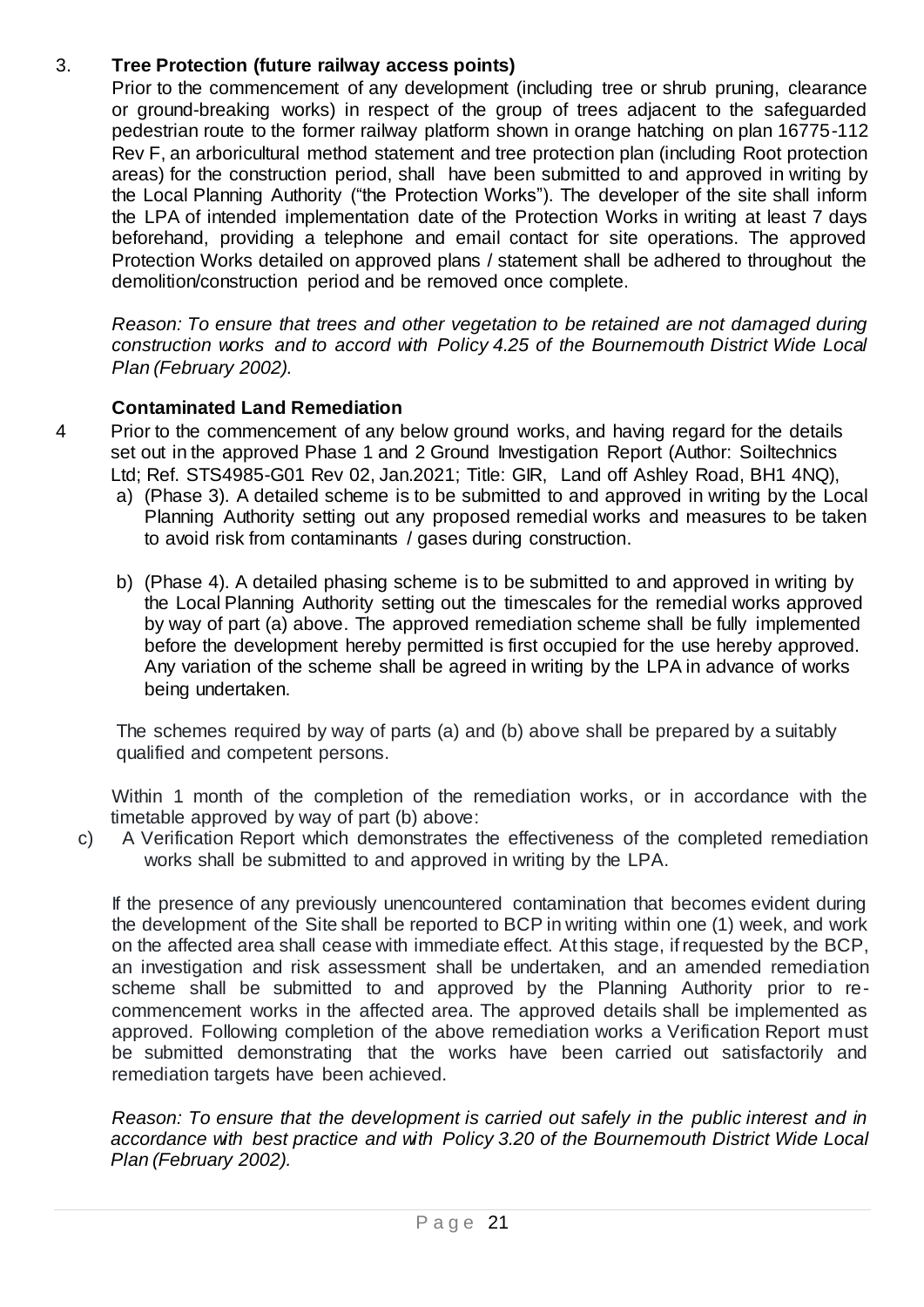# 5 **BREEAM**

The development hereby approved shall achieve a post-construction Building Research Establishment Environmental Assessment Method (BREEAM) rating of at least 'Very Good' and a minimum score no more than 2% lower than the threshold for the 'Very Good' rating.

- *a)* Within 10 weeks of the date of commencement of the development hereby approved a BRE Interim Certificate for the development shall be submitted to and approved in writing by the Local Planning Authority.
- *b)* Thereafter the development shall be carried out in accordance with the approved BRE Interim Certificate.
- *c)* Within 6 months of first occupation of the development hereby approved A BRE Final Code Certificate shall be submitted to and approved in writing by the Local Planning **Authority**

*Reason: To have due regard for sustainability and the aims to reduce the environmental impact of the development in accordance with the aims of adopted Core Strategy policies CS2 and CS3.*

#### 6 **Ground Levels**

Prior to the commencement of any below ground development, a plan indicating the finished floor levels above Ordnance Datum of the building, and the finished site levels shall be submitted to and approved in writing by the Local Planning Authority. The development shall be carried out in accordance with the approved levels and shall not be first occupied until the levels have been secured.

*Reason: To ensure that the development relates satisfactorily to its surroundings in the interests of visual amenity and in accordance with Policy CS41 of the Bournemouth Local Plan: Core Strategy (October 2012).*

#### **Construction Phase**

#### 7 **No Access Via North Road**

No vehicles or plant (including delivery and private contractor vehicles) involved in the construction phase of the development hereby approved shall be allowed on to or to depart from the application site other than via Ashley Road and not North Road.

*Reason: To ensure that pedestrians and nearby residents are not exposed to highway risk and amenity harm during the construction process and to accord with Policy CS41 of the Bournemouth Local Plan: Core Strategy (October 2012).*

# 8 **Construction Traffic Hours (Safety)**

a) No construction vehicles, plant or contractor vehicles shall attend or depart from the site before 07.00h or after 18.30h Monday to Friday; before 07.00 or after 13.00 on Saturdays and not at all on Sundays.

b) Any articulated vehicle having more than 3 axles, and in excess of 25 tonnes weight, shall not make construction related deliveries to, or despatch construction materials or equipment from the site between the hours of 08.30h and 09.00h, nor 15.00h and 15.30h, Monday to Friday during school term opening times at: Kings Park Academy (Station Approach); St.Clements & St. John's Primary School (St. Clement's Rd) unless the manoeuvre into or out of the site from/to the public highway is accompanied by a walking banksman/person assisting the driver from outside the vehicle.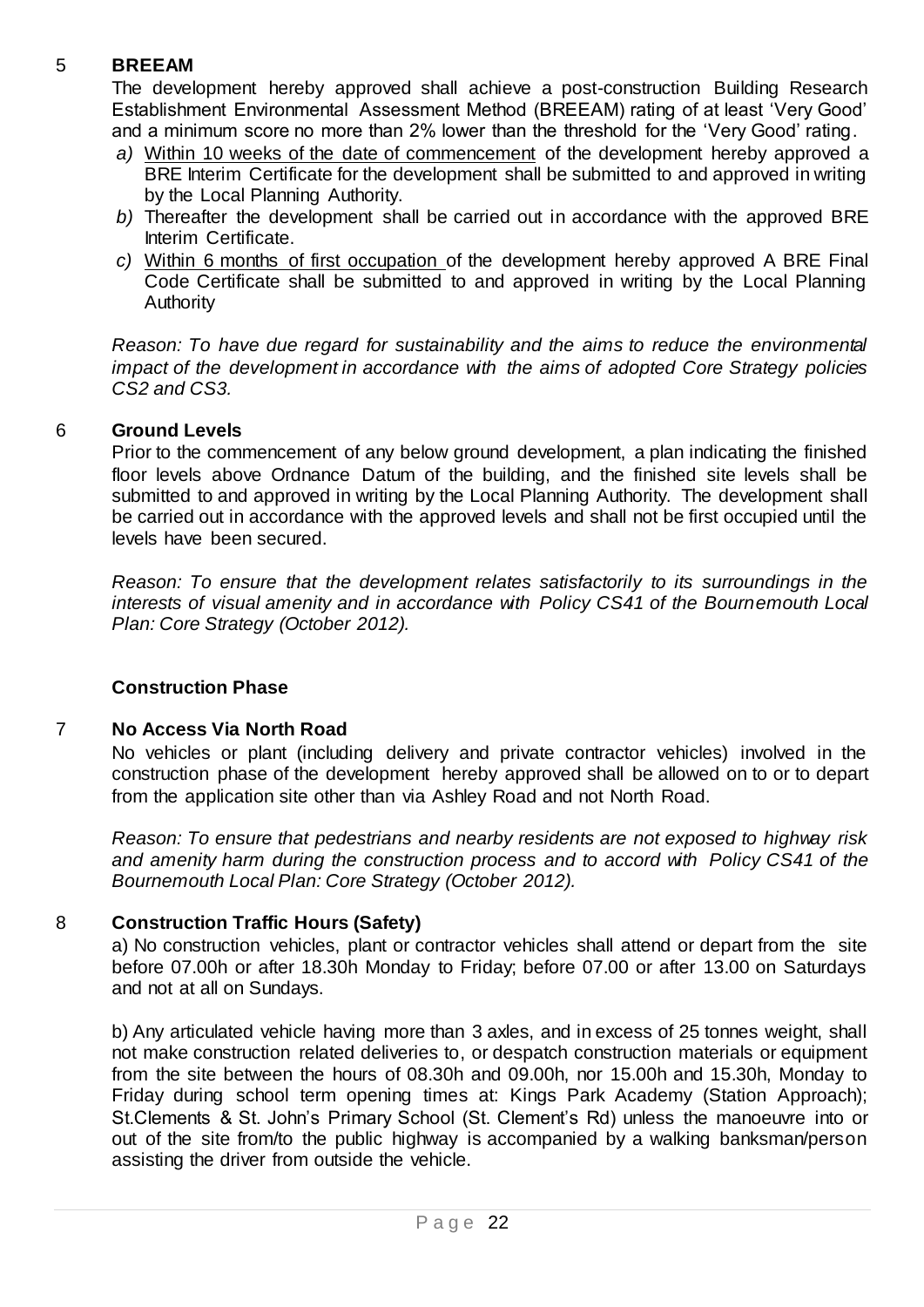*Reason: To ensure the safety of local highway users, in particular the nearby school pupils who pass the site and to maintain the freeflow of the public network in accordance with Policy CS16 of the Bournemouth Local Plan: Core Strategy (October 2012).*

# 9 **Construction Hours (Neighbours)**

.

Construction work shall only take place on site within the following hours: Monday to Friday Between 07.30 and 18.00 hours Saturdays 07.30 to 13.00 hours, and not at all on Sundays.

*Reason: To ensure satisfactory control of the construction process and to avoid harm to neighbouring amenity in accordance with Policy CS41 of the Bournemouth Local Plan: Core Strategy (October 2012).*

#### **Within set time of commencement**

#### 10 **Restriction of noise from plant and equipment**

Within 3 calendar months of the commencement of construction, plan and technical details of one of the measures outlined in section 7.3 of the approved Environoise ANC acoustic report (REF: 21505R01aSWpak) comprising either a) Relocation of plant; b) Enclosure of plant; or c) Re-specification of plant shall be submitted to and approved in writing by the Local Planning Authority. The approved scheme shall be implemented in full prior to the first commencement of the use hereby permitted and be permanently maintained thereafter.

The rating level of any noise generated by plant & equipment as part of the development shall be at least 5 dB below the pre-existing background level as determined by BS4142: 2014- "Method of rating industrial noise affecting mixed residential and industrial areas".

*Reason: To safeguard the amenity of nearby premises and the area generally and have regard for Policies CS38 and CS41*

# 11 **Surface Water Drainage SUDS (further detail of hydrobrake)**

Within 3 calendar months of the date of this decision, a detailed and finalised surface water drainage scheme in accordance with previously approved principles within Flood Risk Assessment R-FRA-21181-01-A (JPP July 2021), shall be submitted to, and approved in writing by the local planning authority. Additional Details should include the following;

a) Details of management and maintenance for all elements of the drainage system including the

Hydrobrake;

b) Water quality assessment for all elements of the drainage system including the Hydrobrake.

The approved surface water drainage scheme shall be implemented in accordance with the time frame set out by condition no.16 of this permission.

*Reason: To provide satisfactory drainage for the development in accordance with Policy CS4 of the Bournemouth Local Plan: Core Strategy (October 2012) and in order to achieve the objectives set out in the Local Planning Authority's Planning Guidance Note on Sustainable Urban Drainage Systems.*

# 12 **Finish Materials** and colour of approved gates and fencing

The materials and colour treatments used in the external surfaces of the finished building shall comprise those described on the plans hereby approved and listed above.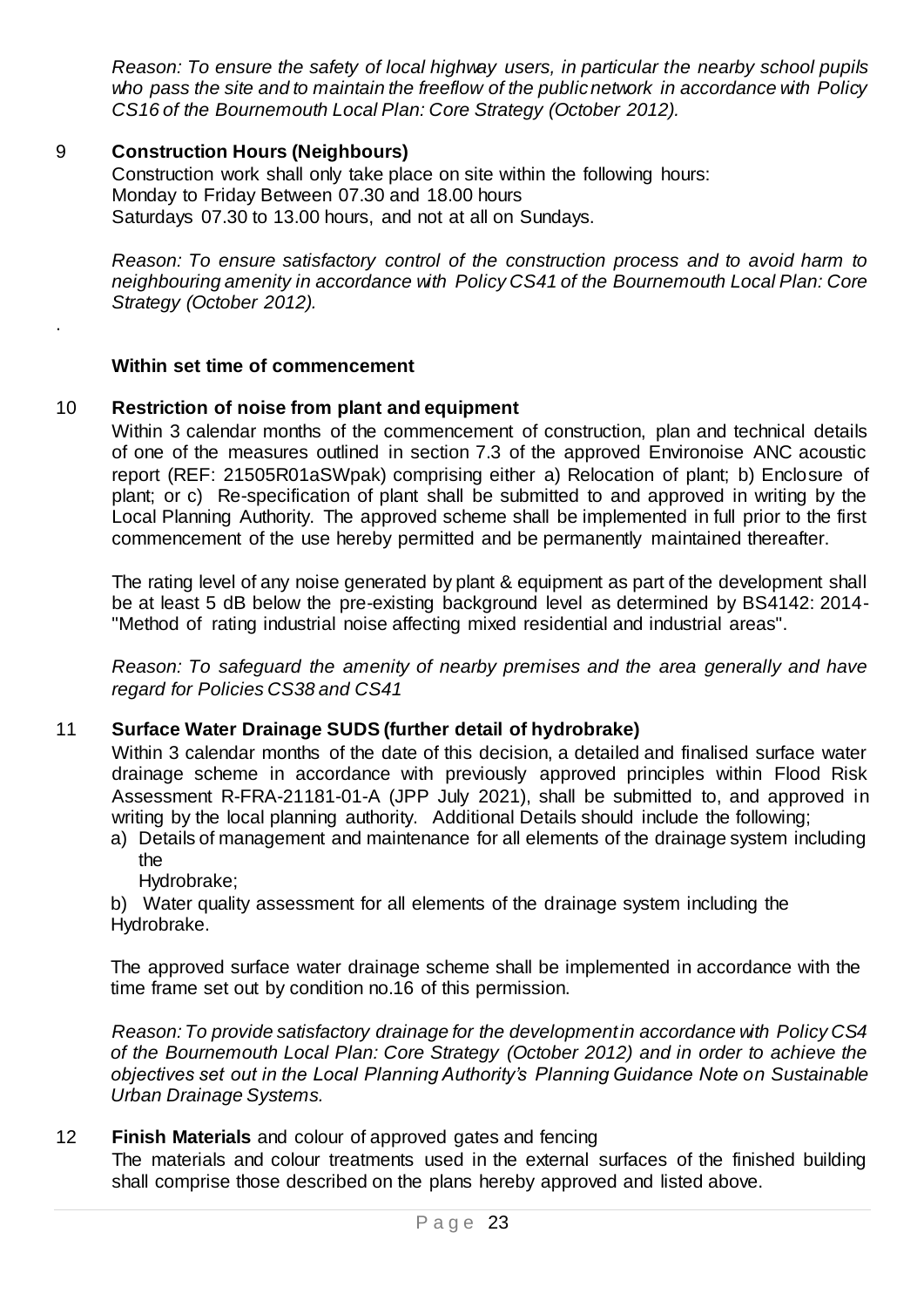Prior to the erection of any component comprising approved fencing, gates or racking, details of the proposed colour finish of all external fencing, gates and racking shall be submitted to and approved in writing by the Local Planning Authority. Colour treatment shall be carried out in accordance with the approved details.

Reason: To ensure a satisfactory visual relationship between the existing and the new development in accordance with Policy CS41 of the Bournemouth Local Plan: Core Strategy (October 2012).

#### 13 **Hard / Soft Landscaping**

Within 3 calendar months of the date of commencement of the development, full details of soft landscape works shall be submitted to and approved in writing by the Local Planning Authority. Soft landscaping details shall include:

**(a)** planting plans (including trees to boundaries); **(b)** existing trees, hedges and shrubs to be retained**; (c)** written specifications (including cultivation and other operations associated with plant and grass establishment); **(d)** A detailed maintenance and long-term management scheme for the grassed areas adjacent to Ashely Road (demonstrating how the new hedgerows and tree planting is to be managed and maintained until established); (e) hedgerows and tree planting is to be managed and maintained until established); schedules of plants noting species, plant sizes and proposed numbers/densities; and **(f)** programme and timetable of implementation.

All aspects of the approved soft landscape scheme shall be implemented in full in accordance with the timetable agreed within part (f) of this condition.

*Reason: To ensure that the proposed development includes a properly designed scheme of*  landscaping in the interests of visual amenity and to accord with Policy 4.25 of the *Bournemouth District Wide Local Plan (February 2002) and Policy CS41 of the Bournemouth Local Plan: Core Strategy (October 2012).*

#### 14 **Servicing & Waste Management Plan**

Within 6 months of the commencement of above ground development a Servicing Management Plan, incorporating a Commercial Waste Management Plan waste management plan (CWMP) shall be submitted to and approved in writing by the Local Planning Authority. The plan shall include details of how the building is to be serviced and the commercial waste agreement to collect the types of refuse generated by the business activity.

The development hereby permitted shall not be first occupied until the approved servicing and waste management plan, together with any signage, infrastructure or demarcation, has been fully implemented on site in accordance with the approved details and thereafter shall only be serviced and operated in accordance with the approved Servicing Management Plan.

*Reason: To ensure that the business meets its duty under Environmental Protection Act 1990 (s.34) to have suitable commercial waste agreement in place, guidance relating to capacity is based on Waste management in buildings — Code of practice BS 5906:2005, also the safe servicing and collection of refuse from the site so as not to impact the efficiency of the local highway network nor the safety of its users and in the interests of preserving visual amenities, meeting the needs of intended occupiers and highway safety and in accordance with Policy CS41 adopted October 2012*

# 15 **Electric Vehicle Charging Points**

Within 3 months of the commencement of the development details of the provision of 8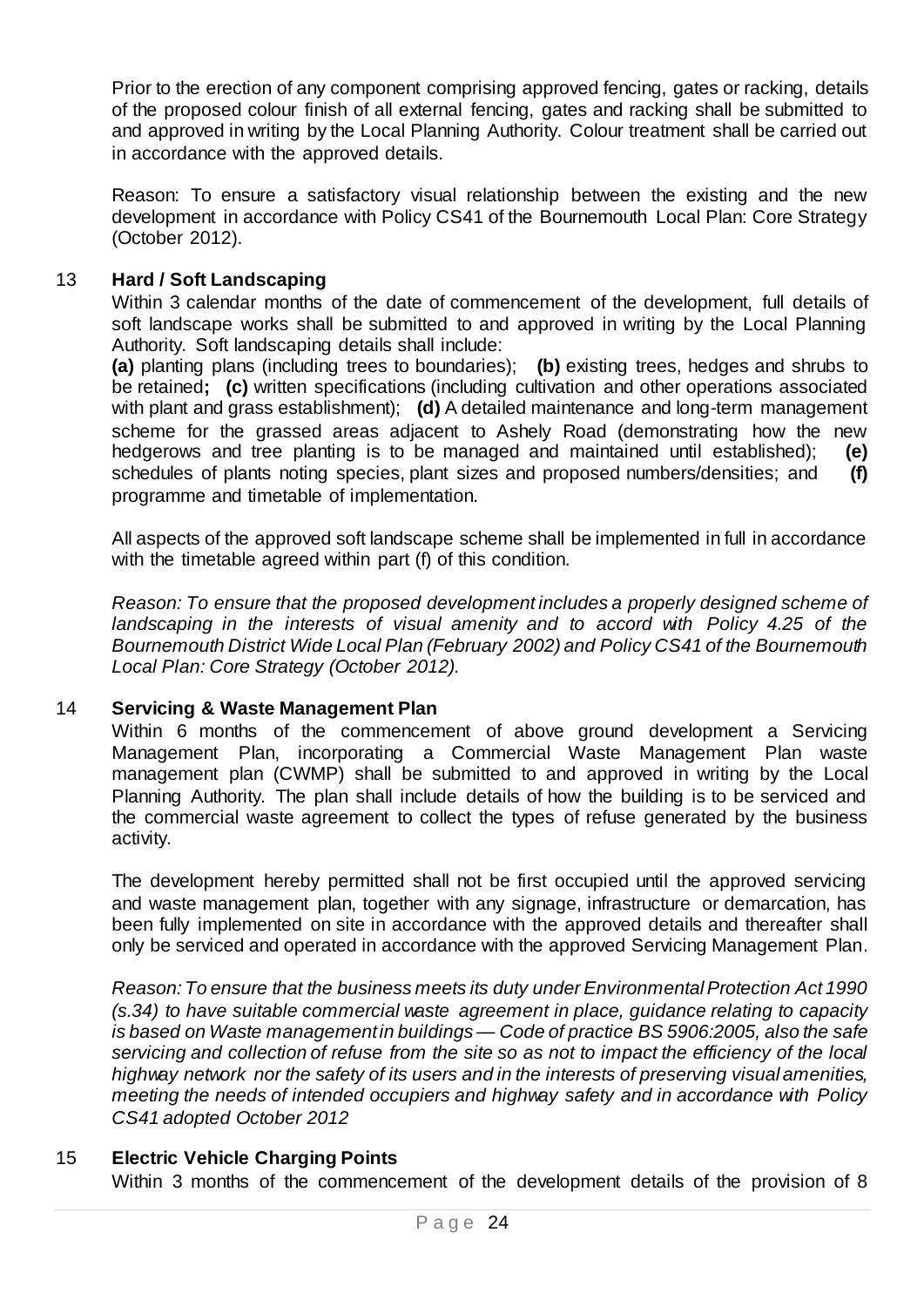Electric Vehicle (staff) charging Points (4 passive and 4 active), and 8 Electric Cycle (staff) charge points and associated infrastructure shall be submitted to the Local Planning Authority for approval in writing. Those details shall be in accordance with the BCP Council Parking Standards SPD (adopted 5<sup>th</sup> January 2021). Prior to first commencement of the use hereby approved the approved details shall be implemented and brought into operation prior to the commercial use hereby approved first commencing. Thereafter the Electric Vehicle Charging Points shall be permanently retained available for use at all times.

*Reason: To ensure the proper construction of the parking facilities and to encourage the use of sustainable transport modes.*

**Prior to first Occupation of any unit** (and retained for lifetime of devt)

# 16 **Surface Water Drainage (SUDS) Implementation**

Before the use of the development hereby approved is first commenced, the approved scheme for surface water run-off (incorporating the agreed sustainable urban drainage system (SUDS)), shall be implemented in full as set out in the agreed Flood Risk Assessment (Doc Ref. R-FRA-21181-01-A, (JPP, July 2021) and Ground Investigation Report (Rev 01, Soiltechnics, 1 October 2020) and as augmented by the information approved by any successful discharge of condition no 11.

*Reason: To provide satisfactory drainage for the development in accordance with Policy CS4 of the Bournemouth Local Plan: Core Strategy (October 2012) and in order to achieve the objectives set out in the Local Planning Authority's Planning Guidance Note on Sustainable Urban Drainage Systems.*

# 17 **Access construction**

Before the development hereby approved is first occupied, the first 10m of the vehicular and pedestrian access, measured from the rear edge of the public highway (including any public footways) highway must be laid out and constructed to a specification submitted to and approved in writing by the Local Planning Authority.

*Reason: To ensure that a suitably surfaced and constructed access to the site is provided that prevents loose material being dragged and/or deposited onto the adjacent carriageway causing a safety hazard.*

# 18 **Laying out of Turning / Parking areas**

Before the development hereby approved is first occupied, the turning and parking shown on the hereby approved plans must have been constructed in accordance with those details. Thereafter, these areas, must be permanently maintained, kept free from obstruction and available for the purposes specified.

*Reason: To ensure the proper and appropriate development of the site and to ensure that highway safety is not adversely impacted upon.*

# 19 **Cycle store to be erected prior to occupation**

Before the development hereby approved is first occupied, the cycle parking facilities shown on the hereby approved plans have been constructed. Thereafter, these must be maintained, kept free from obstruction and available for the purposes specified.

*Reason: To ensure the proper construction of the parking facilities and to encourage the use of sustainable transport modes.*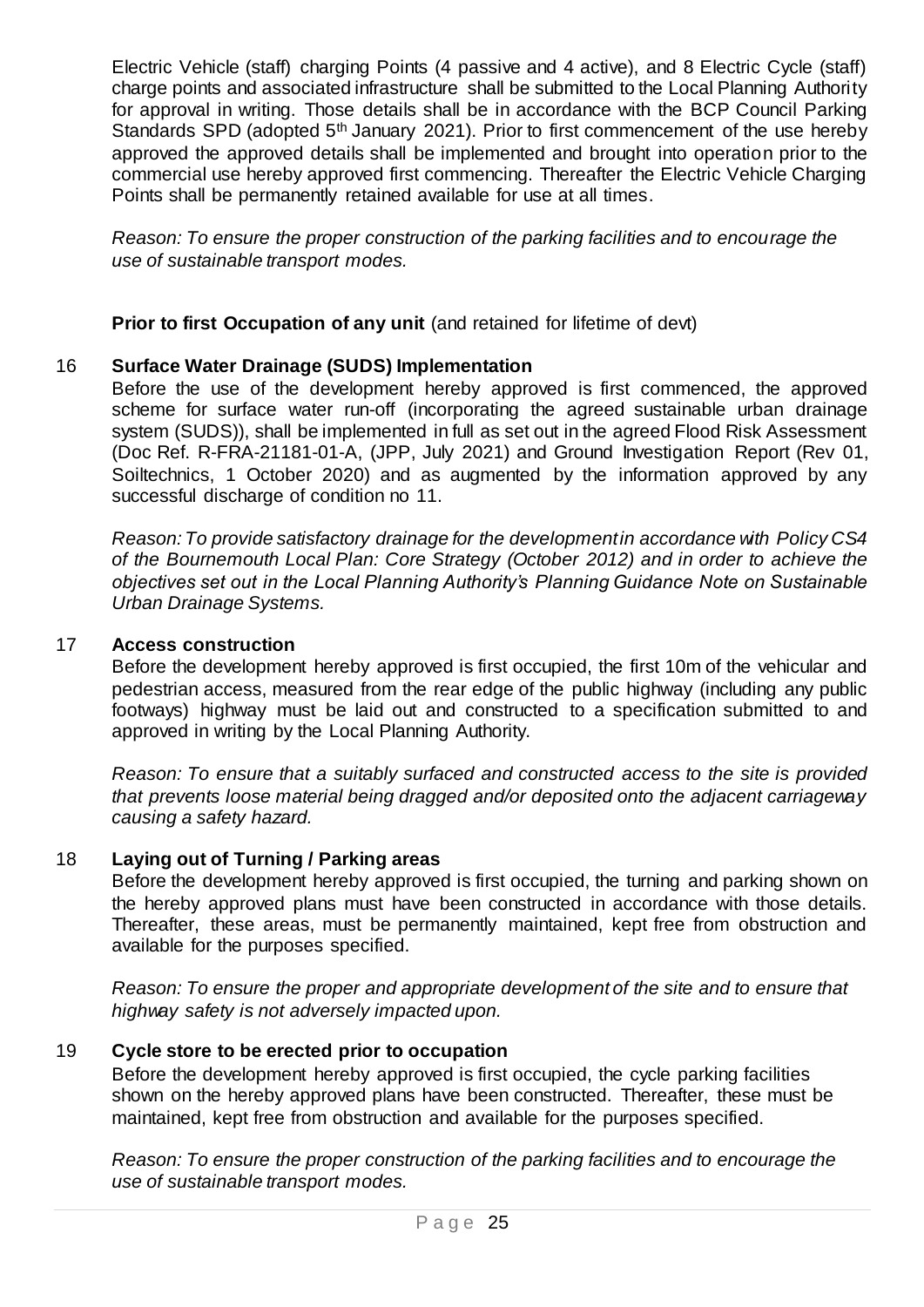# 20 **Visibility splays as submitted**

Before the development hereby approved is first occupied, the visibility splay areas as shown on the submitted plans must be cleared/excavated to a level not exceeding 0.6m above the relative level of the adjacent carriageway. The splay areas must thereafter be maintained and kept free from all obstructions.

*Reason: To ensure that a vehicle can see or be seen when exiting the access.*

#### 21 **Dropped kerb expunged**

Before the development hereby approved is first occupied, the existing highway vehicular crossing must be expunged and reinstated to a specification which must be submitted to and approved in writing by the Local Planning Authority.

*Reason: To ensure the proper and appropriate reinstatement of the adjacent highway.*

#### 22 **Biodiversity Enhancement Mitigation**

Before the development hereby approved is first occupied, the 'Mitigation and Enhancements' as given in the Ecological Assessment (Ref: 'Land at Ashley Road', By Ecology Solutions, Dated Nov 2020) in respect of bats, hedgehogs, birds and invertebrates, shall be implemented in full on site. Bat boxes shall be installed at heights and aspect as given by Bat Conservation Trust advice available at: http://www.bats.org.uk/pages/bat\_boxes.html.

*Reason: To be compliant with National Planning Policy Framework (2021) paragraphs 8, 174 and 180 To ensure the development contributes to and enhances the natural and local environment by minimising impacts on and providing net gains for biodiversity in accordance with PolicyCS30 of the Adopted Core Strategy (2012).*

#### 23 **Travel Plan to be implemented**

Before the development hereby approved is first occupied, the submitted Travel Plan must be implemented and operational.

*Reason: In order to reduce or mitigate the impacts of the development upon the local highway network and surrounding neighbourhood by reducing reliance on the private car for journeys to and from the site.*

#### **Always Relevant**

#### 24 **Implementation of approved arboricultural method statement**

The tree protection measures as detailed in the approved arboricultural method statement [Tree Survey Report, Rev C] dated 06.09.2021 and prepared by ENCON Associates (together with Landscaping Scheme Dwg 03 Rev B dated 06.09.2021) shall be implemented in full and in accordance with the approved timetable and maintained and supervised until completion of the development.

*Reason: To ensure that trees and other vegetation to be retained are not damaged during construction works and to accord with Policy 4.25 of the Bournemouth District Wide Local Plan (February 2002).*

#### 25 **Obscure Glazing**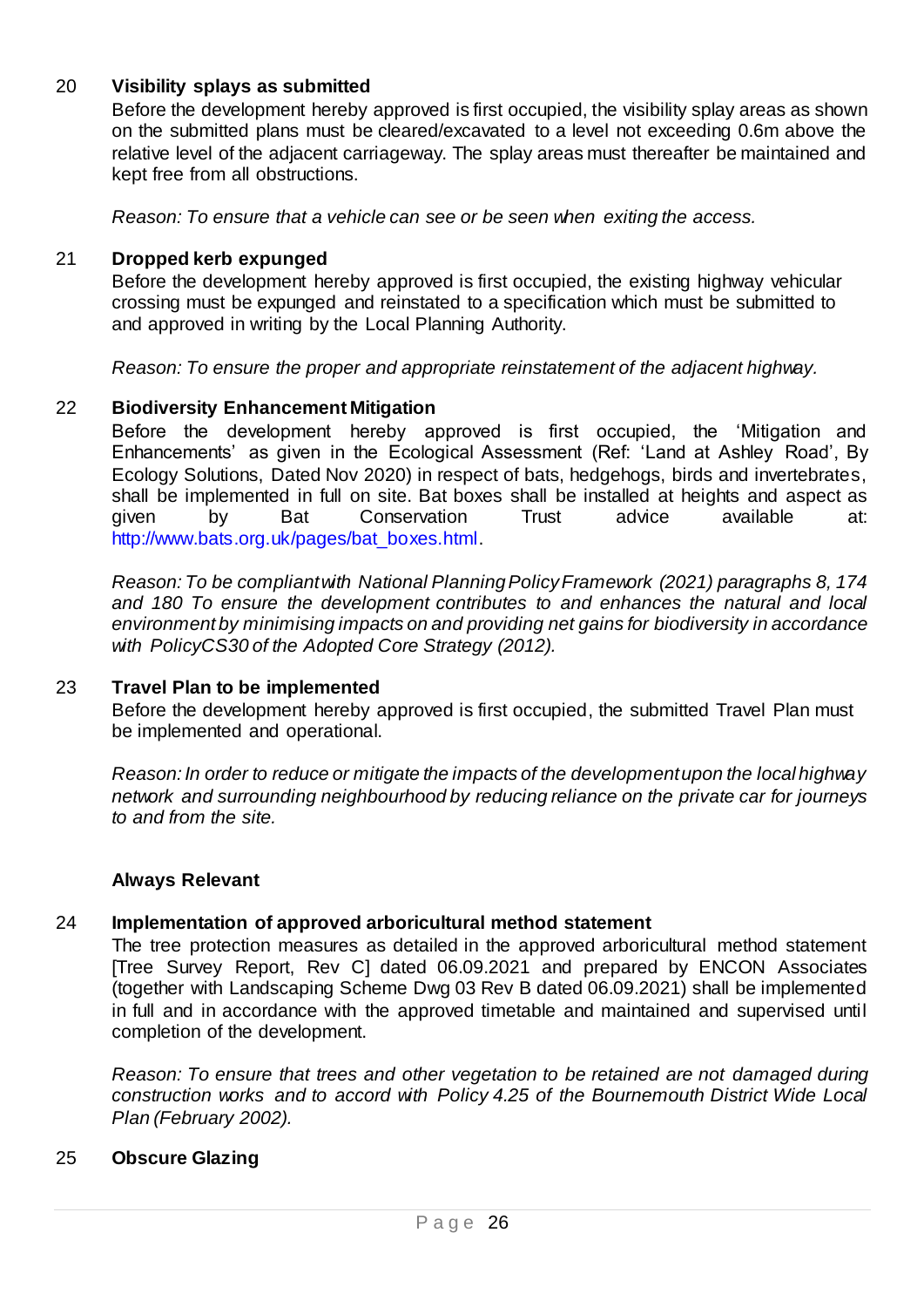The proposed windows in the elevation of the building facing North Road and shown on approved drawing no. 16775-114 Rev D shall be glazed with obscure glass to a level equivalent to Pilkington Level 3 or above (or the nearest equivalent standard) and shall be permanently retained as such.

*Reason: To protect the amenity and privacy of adjoining properties and in accordance with Policy CS41 of the Bournemouth Local Plan: Core Strategy (October 2012).*

# 26 **Height Restriction on Racking**

In accordance with details on Page 14 of the approved Design and Access Statement, the height of any external racking placed around the site, and any standalone stack of products displayed for sale or stored outside the building shall not exceed 5.5m in height above the adjacent ground level approved by way of condition 6 (Levels).

*Reason: The Local Planning Authority considers the erection of any other form of dwelling on this land would be out of keeping with the character of the surrounding properties and would be contrary to Policy CS41 of the Bournemouth Local Plan: Core Strategy (October 2012).*

# 27 **Use of Service Yard**

At no time shall the service yard to the east of the building shown on approved plan nos. 16775-111 Rev H and 16775-112 Rev F be used for sales or the display of items for sale to customers.

*Reason: To ensure that customers are not placed at risk from HGV and service vehicles manoeuvring within the service yard.*

# 28 **PD Rights Removed (Windows, Doors, Enclosure**

Notwithstanding the provisions of the Town and Country Planning (General Permitted Development ) (England) Order 2015 (or any order revoking and re-enacting that Order with or without modification), and with the exception of the details shown on approved elevations 16775-114 Rev D, no additional windows, doors or other openings, including dormer windows shall be inserted or constructed, nor shall the fencing around the tool area caging be enclosed by obscured panels or permanently covered with an enclosed roof without the further specific grant of planning permission from the Local Planning Authority.

*Reason: To avoid loss of privacy for adjoining properties in accordance with Policy CS41 of the Bournemouth Local Plan: Core Strategy (October 2012).* 

# 29 **PD Rights Removed (Class MA changes of use)**

Notwithstanding the provisions of Schedule 2, Part 3, Class MA of the Town and Country Planning (General Permitted Development) (England) Order 2015 (or any order revoking and re-enacting that Order with or without modification), the sui generis use classification of the builders' merchants use shall not benefit from future Permitted Development rights for temporary or permanent changes of use otherwise permitted by the Schedule now or in the future to any other use in the Use Class Order 1987 (as amended).

*Reason: To avoid loss of this sui-generis class use, and to enable the Local Planning Authority to consider any future use against policy and standards set by locally adopted policies having regard for Policy CS41 of the Bournemouth Local Plan: Core Strategy (October 2012).* 

# 30 **Lighting 1 (Light Spill)**

Before the development hereby approved is first occupied, the external lighting across the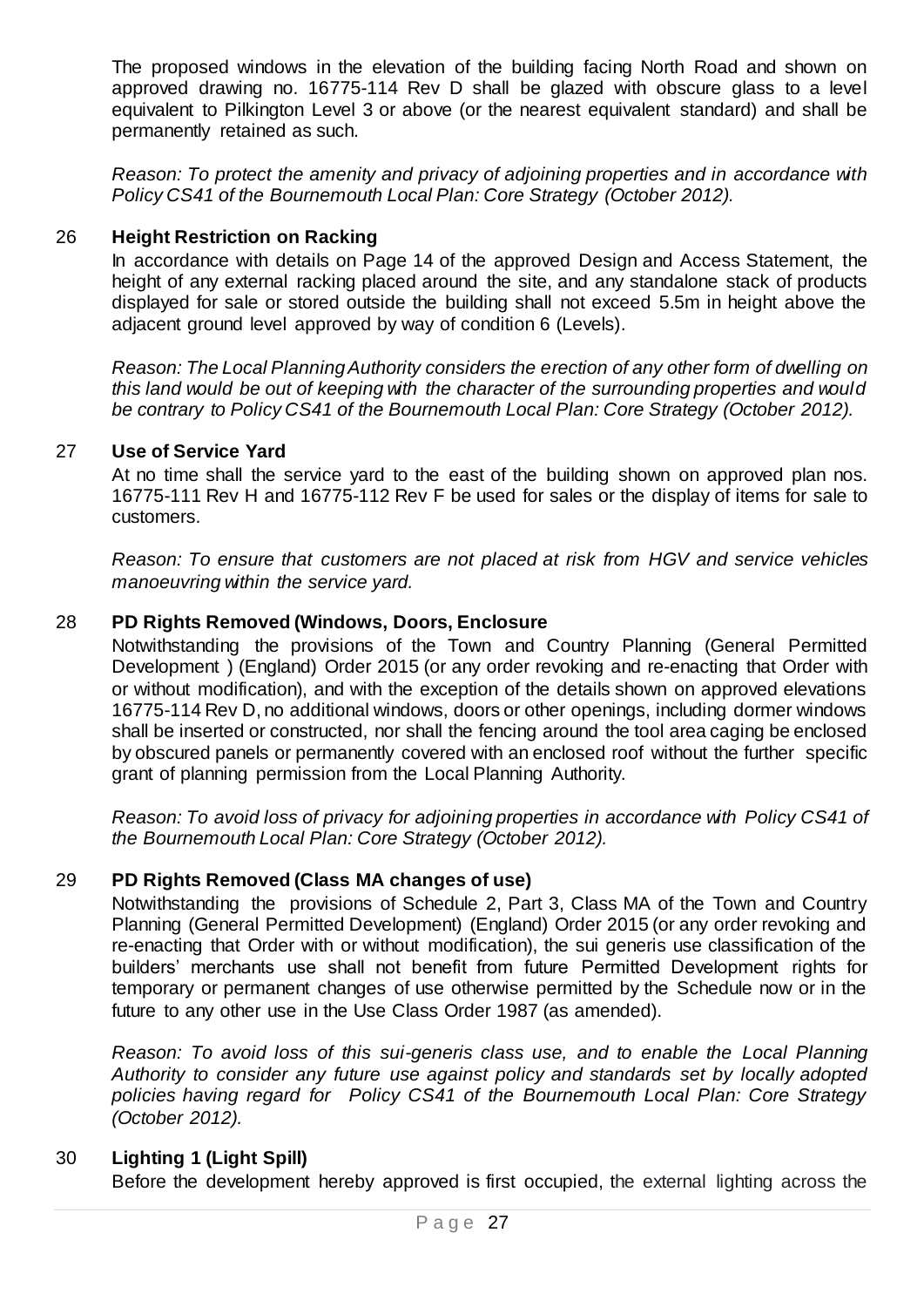site must be installed and maintained as specified in the approved document : 2022-TEW-RP-M-TP Bournemouth External Lighting Report-S0-P02. The lighting must operate in accordance with the light spill levels indicated in appendix A of that document and no resulting light intrusion from any part of the application site into any neighboring property window shall be equal to or exceed 1 lux.

*Reason: In the interest of highway safety and neighboring amenity and in accordance with Policies CS14 and CS41 of the Bournemouth Local Plan: Core Strategy (October 2012).*

# 31 **Lighting 2 – (Timers, no PIR)**

Before the development hereby approved is first occupied, the external lighting across the site must accord with the approved lighting document : 2022-TEW-RP-M-TP Bournemouth External Lighting Report-S0-P02in that all external lighting must be connected to a timer so that is all off between 19:00h and 06:00h daily. There is to be no additional overnight security lighting provided, and no lighting on a PIR which may cause a nuisance by its operation.

*Reason: In the interest of highway safety and neighboring amenity and in accordance with Policies CS14 and CS41 of the Bournemouth Local Plan: Core Strategy (October 2012).*

#### 32 **Bird nesting months**

All clearance, conversion and demolition work in association with the approved scheme shall be carried out outside of the bird nesting season which runs from March to September inclusive.

*Reason: To safeguard the active nests of all wild birds which in England are protected under the Wildlife & Countryside Act 1981*

#### 33 **Hours of Use/activity for approved use**

Within the site as edged in red on approved plan no 16775-100 Rev A:

a) The premises, including customer car park and service yard shall not be open to members of the public outside the following hours:

Monday to Friday Between 06.30 and 18.00 hours

Saturdays 08.00 to 12.00 hours, and not at all on Sundays.

b) Any articulated vehicle and trailer having more than 3 axles, and in excess of 25 tonnes weight, shall not make deliveries to, or despatch materials or equipment from the site between the hours of 08.30h and 09.00h, nor 15.00h and 15.30h, Monday to Friday during school term opening times at: Kings Park Academy (Station Approach); and St.Clements & St. John's Primary School (St. Clement's Rd) unless the manoeuvre(s) into or out of the site from/to the public highway is accompanied by a walking banksman/person assisting the driver from outside the vehicle.

c) No deliveries, un/loading, or servicing shall take place outside of the following hours: Monday to Friday Between 06.30 and **19.00** hours Saturdays 07.30 to 12.00 hours, and not at all on Sundays.

*Reason: To safeguard the interests of occupiers of adjoining and nearby residential properties and in accordance with Policies CS38 and CS41 of the Bournemouth Local Plan: Core Strategy (October 2012).*

#### 34 **Emergency Access to Railway**

The proposed gap in racking within the service yard marked 'KEEP CLEAR' and shown on drawing 16775-111 Rev H shall remain clear of permanent obstruction for the lifetime of this development to enable railway access if required.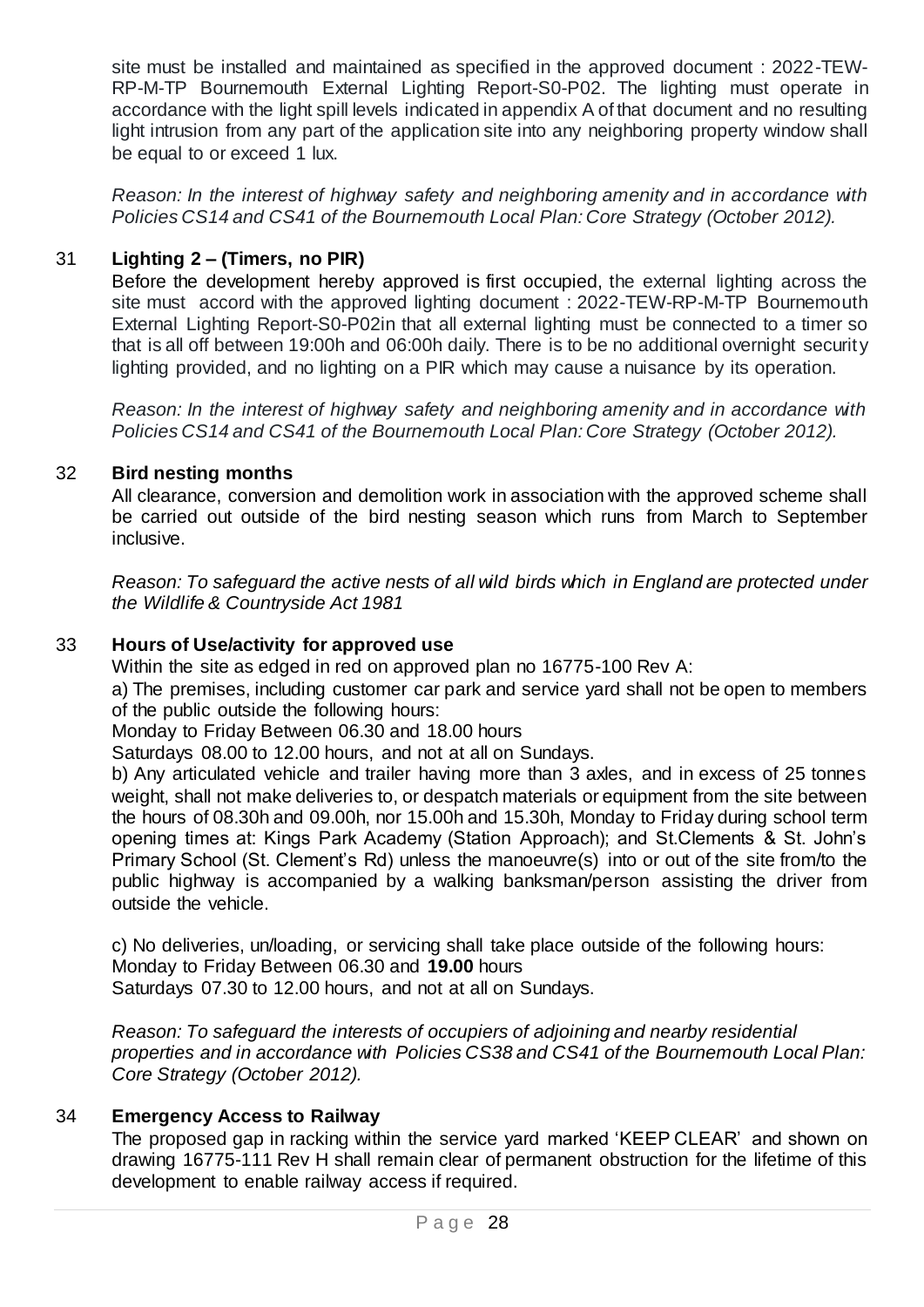*Reason: In accordance with Policy 8.20 of the Bournemouth District Wide Local Plan, February 2002.*

# 35 **Railway Easement Protection**

Notwithstanding any future amendments to the provisions of Town and Country Planning (General Permitted Development) (England) Order 2015 (or any order revoking and reenacting that Order with or without modification), any development within the easement along the railway boundary or safeguarded future pedestrian connection to Ashley Road as shown on Proposed Site Layout drawing 16775-112 Rev F shall not benefit from existing or future Permitted Development rights.

*Reason:* To allow consideration of such proposals via a full planning application and to ensure that any development of the site does not prejudice the re-instatement of a platform and a station in this location in *accordance with Policy 8.20 of the Bournemouth District Wide Local Plan, February 2002.*

# **Informatives:**

# **Decision Making**

The Council aims to take a solution focused, positive and proactive approach to development proposals. This includes working with applicants and agents by:

- offering a pre-application advice service, and
- as appropriate, updating applications/agents of any issues that may arise in the processing of their application and where possible suggesting solutions.

In particular, in this instance:

the applicant sought and was provided with pre-application advice, the applicant/agent was updated of any issues after the initial site visit and responded by submitting amended plans, which were found to be acceptable and permission was approved subject to conditions and legal agreements.

# **Highways**

With regards to the requirements of condition no. 2 (CEMP: "Methods of communicating the Construction Management Plan to staff, visitors, Council Road Safety Team and neighbouring residents, school and businesses") any email communications should be addressed to all of the following parties:

- o BCP Council Road Safety Team [road.safety@bcpcouncil.gov.uk](mailto:road.safety@bcpcouncil.gov.uk)
- o King's Park Academy [kpa@kingspark-academy.co.uk](mailto:kpa@kingspark-academy.co.uk)
- o St.Clement's Infant School [stclements@coastalpartnership.co.uk](mailto:stclements@coastalpartnership.co.uk)

The school term dates referred to within condition nos. 8(b) and 33(b) (Visiting/departing Articulated vehicle and trailer having more than 3 axles, and in excess of 25 tonnes weight, during term times) shall relate to the term times as set and publicised by:

- o King's Park Academy, Station Approach, BH1 4NB [kpa@kingspark-academy.co.uk](mailto:kpa@kingspark-academy.co.uk) ; and
- o St.Clement's Infant School, St. Clements's Rd, BH1 4DZ [stclements@coastalpartnership.co.uk](mailto:stclements@coastalpartnership.co.uk) ,

or any renamed or substituted national curriculum school for children under the age of 18, occupying or operating from those premises.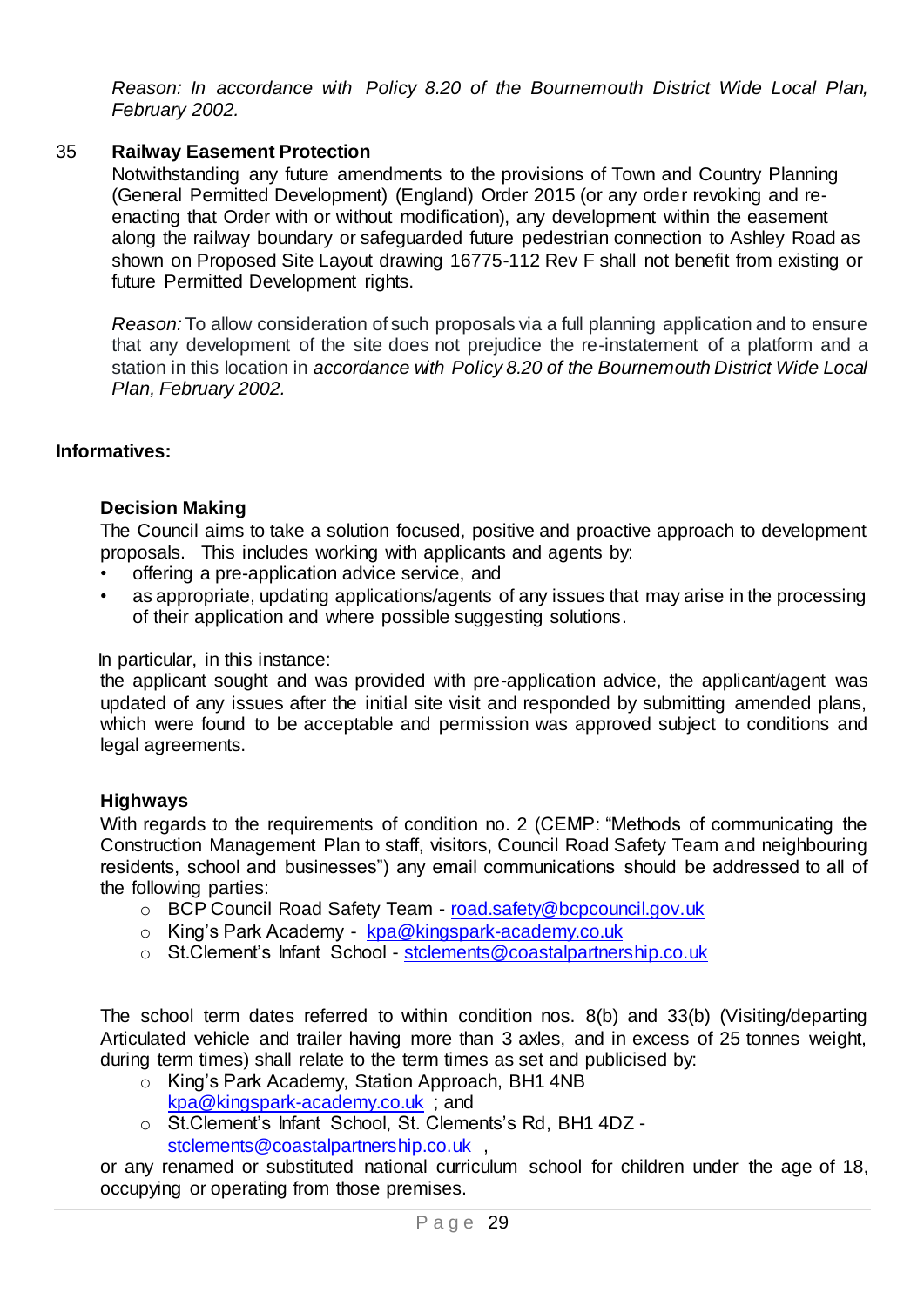# **Network Rail**

Due to the close proximity of the proposed works to Network Rail's land and the operational railway, Network Rail requests the applicant / developer contacts Network Rail's Asset<br>Protection and Dotimisation (ASPRO) team Protection and Optimisation (ASPRO) team via [AssetProtectionWessex@networkrail.co.uk](mailto:AssetProtectionWessex@networkrail.co.uk) prior to works commencing. Our Asset Protection will ensure that the proposed development can be completed without any risk to the operational railway. The applicant / developer may be required to enter into an Asset Protection Agreement to get the required resource and expertise on-board to enable approval of detailed works. More information can also be obtained from the NR website:

[https://www.networkrail.co.uk/running-the-railway/looking-after-the-railway/asset-protection](https://www.networkrail.co.uk/running-the-railway/looking-after-the-railway/asset-protection-and-optimisation/)[and-optimisation/](https://www.networkrail.co.uk/running-the-railway/looking-after-the-railway/asset-protection-and-optimisation/)

As well as contacting Network Rail's ASPRO Team, the applicant / developer must also follow the Asset Protection informatives (compliance with the informatives does not remove the need to contact ASPRO).

# **Waste & Recycling**

Submitted documents should contain a commercial waste management plan detailing the requirements listed in the WCA response.

Council, under section 47 of the Environmental Protection Act 1990, can specify. Receptacles for commercial or industrial waste.(3)The kind and number of the receptacles required under subsection (2) above to be used shall be such only as are reasonable.(4)In making requirements as respects receptacles under subsection (2) above, the authority may, by the notice under that subsection, make provision with respect to—(a)the size, construction and maintenance of the receptacles;(b)the placing of the receptacles for the purpose of facilitating the emptying of them, and access to the receptacles for that purpose;(c)the placing of the receptacles for that purpose on highways or, in Scotland, roads;(d)the substances or articles which may or may not be put into the receptacles and the precautions to be taken where particular substances or articles are put into them; [F1and](e)the steps to be taken by occupiers of premises to facilitate the collection of waste from the receptacles.[F2(f)the removal of the receptacles placed for the purpose of facilitating the emptying of them; and  $[Fe(1)]$  fractionwhen the receptacles must be placed for that purpose and removed.](5)No requirement shall be made under subsection (2) above for receptacles to be placed on a highway or, as the case may be, road unless—(a)the relevant highway authority or roads authority have given their consent to their being so placed; and(b)arrangements have been made as to the liability for any damage arising out of their being so placed.(6)A person who fails, without reasonable excuse, to comply with any requirements imposed under subsection (2) or (4) above shall be liable on summary conviction to a fine not exceeding level 3 on the standard scale. [\(https://www.bournemouth.gov.uk/binsrecycling/BinCollections/HouseholdRecyclingCollectio](https://www.bournemouth.gov.uk/binsrecycling/BinCollections/HouseholdRecyclingCollections-BigBin/HouseholdRecyclingCollectionsBigBin.aspx)

[ns-BigBin/HouseholdRecyclingCollectionsBigBin.aspx](https://www.bournemouth.gov.uk/binsrecycling/BinCollections/HouseholdRecyclingCollections-BigBin/HouseholdRecyclingCollectionsBigBin.aspx)

Regarding bin placement on the highway, the Highways Act 1980 section 130 imposes a duty on the Highway's Authority to assert and protect the rights of the public to use and enjoy the highway. This general duty is reinforced by s.130 (3) which states that the Highway Authority have a duty to prevent, as far as possible, the obstruction of the highway.

#### **Background Documents:**

Documents uploaded to that part of the Council's website that is publicly accessible and specifically relates to the application the subject of this report including all related consultation